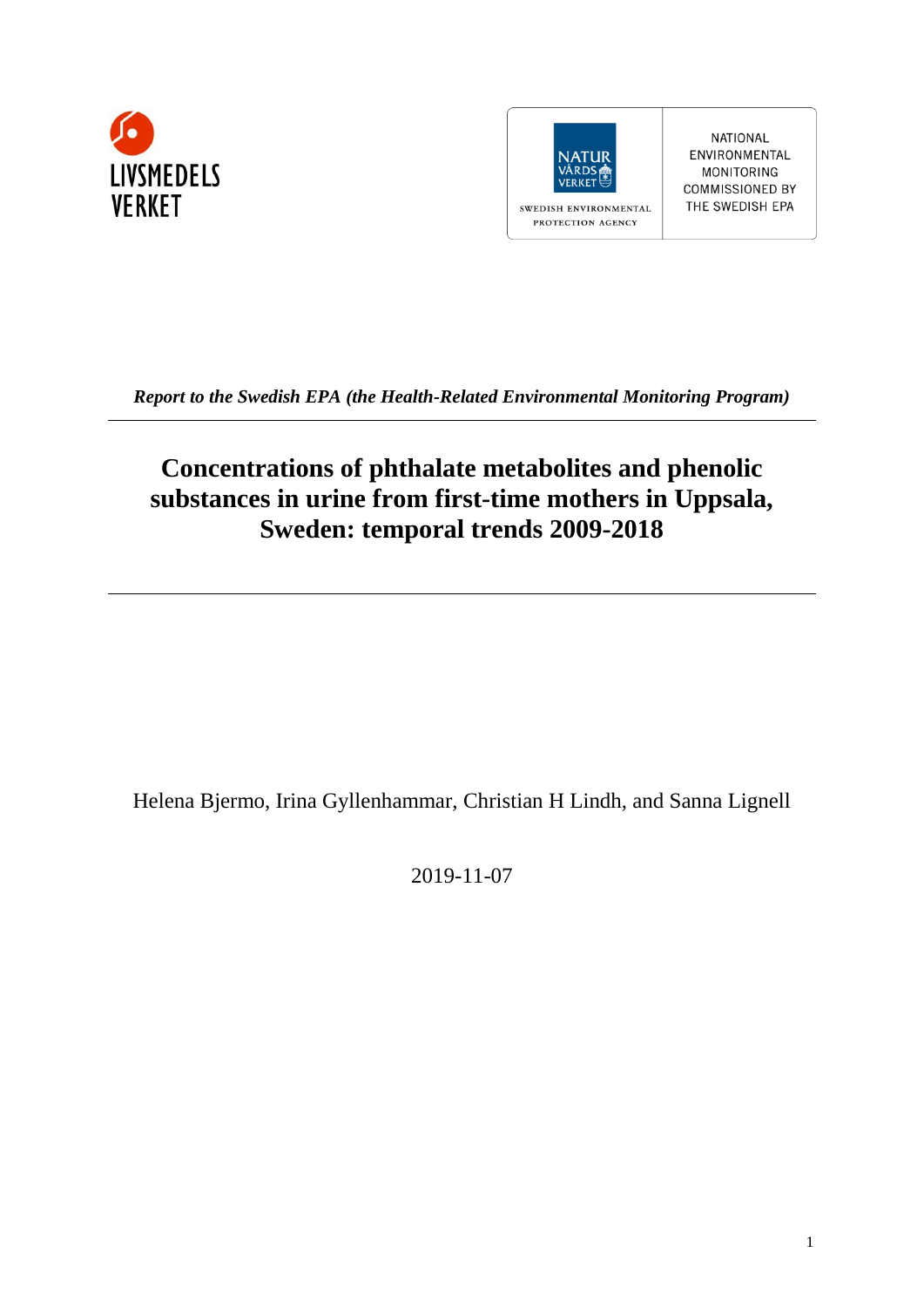

NATIONELL MILJÖÖVERVAKNING PÅ UPPDRAG AV NATURVÅRDSVERKET

# **Concentrations of phthalates and phenolic substances in urine from first-time mothers in Uppsala, Sweden: temporal trends 2009-2018**

| Rapportförfattare<br>Helena Bjermo, Livsmedelsverket<br>Irina Gyllenhammar, Livsmedelsverket<br>Christian H Lindh, Lunds universitet<br>Sanna Lignell, Livsmedelsverket | <b>Utgivare</b><br>Livsmedelsverket<br><b>Postadress</b><br>Box 622, 751 26 Uppsala<br><b>Telefon</b><br>018-175500                                                                                                                                                                                                                                                                                                       |  |  |  |
|-------------------------------------------------------------------------------------------------------------------------------------------------------------------------|---------------------------------------------------------------------------------------------------------------------------------------------------------------------------------------------------------------------------------------------------------------------------------------------------------------------------------------------------------------------------------------------------------------------------|--|--|--|
| Rapporttitel<br>Concentrations of phthalates and phenolic<br>substances in urine from first-time mothers in<br>Uppsala, Sweden: temporal trends 2009-<br>2018           | <b>Beställare</b><br>Naturvårdsverket<br>106 48 Stockholm<br><b>Finansiering</b><br>Nationell hälsorelaterad miljöövervakning                                                                                                                                                                                                                                                                                             |  |  |  |
| Nyckelord för plats<br>Uppsala, Sverige                                                                                                                                 |                                                                                                                                                                                                                                                                                                                                                                                                                           |  |  |  |
| Nyckelord för ämne<br>Ftalater, bisfenol, alkylfenoler, fosforbaserade flamskyddsmedel, pesticider, postpartum, urin                                                    |                                                                                                                                                                                                                                                                                                                                                                                                                           |  |  |  |
| Tidpunkt för insamling av underlagsdata<br>2009-2018                                                                                                                    |                                                                                                                                                                                                                                                                                                                                                                                                                           |  |  |  |
|                                                                                                                                                                         |                                                                                                                                                                                                                                                                                                                                                                                                                           |  |  |  |
| Sammanfattning                                                                                                                                                          |                                                                                                                                                                                                                                                                                                                                                                                                                           |  |  |  |
| huvudsubstansen som har analyserats.                                                                                                                                    | Sedan 1996 samlas blod- och modersmjölksprover regelbundet in från förstföderskor i Uppsala i den så<br>kallade POPUP-studien. Sedan 2009 tas också ett urinprov. I denna rapport har tidstrender för ftalater<br>och fenolära ämnen studerats i urinprov insamlade mellan 2009 och 2018. Ftalater och fenolära ämnen<br>metaboliseras relativt snabbt i kroppen och för flertalet är det därför en metabolit till själva |  |  |  |
| tidstrender för dessa olika ämnen under perioden 2009-2018.                                                                                                             | Totalt sett analyserades tolv metaboliter till sex ftalater, en metabolit till en ersättningskemikalie till ftalater,<br>metaboliter till tre fosforbaserade flamskyddsmedel, två pesticidmetaboliter samt åtta fenolära ämnen,<br>bland annat triclosan, bisfenol A, S och F. Analyserna utfördes av Lunds universitet. Syftet var att studera                                                                           |  |  |  |

Analyser av urin gör det möjligt att studera hur befolkningens exponering för snabbmetaboliserande substanser ser ut. Genom att analysera prover över tid kan man studera hur befolkningens exponering förändras efter att åtgärder för att begränsa vissa kemikalier satts in samt hur exponeringen för nya ersättningskemikalier utvecklas.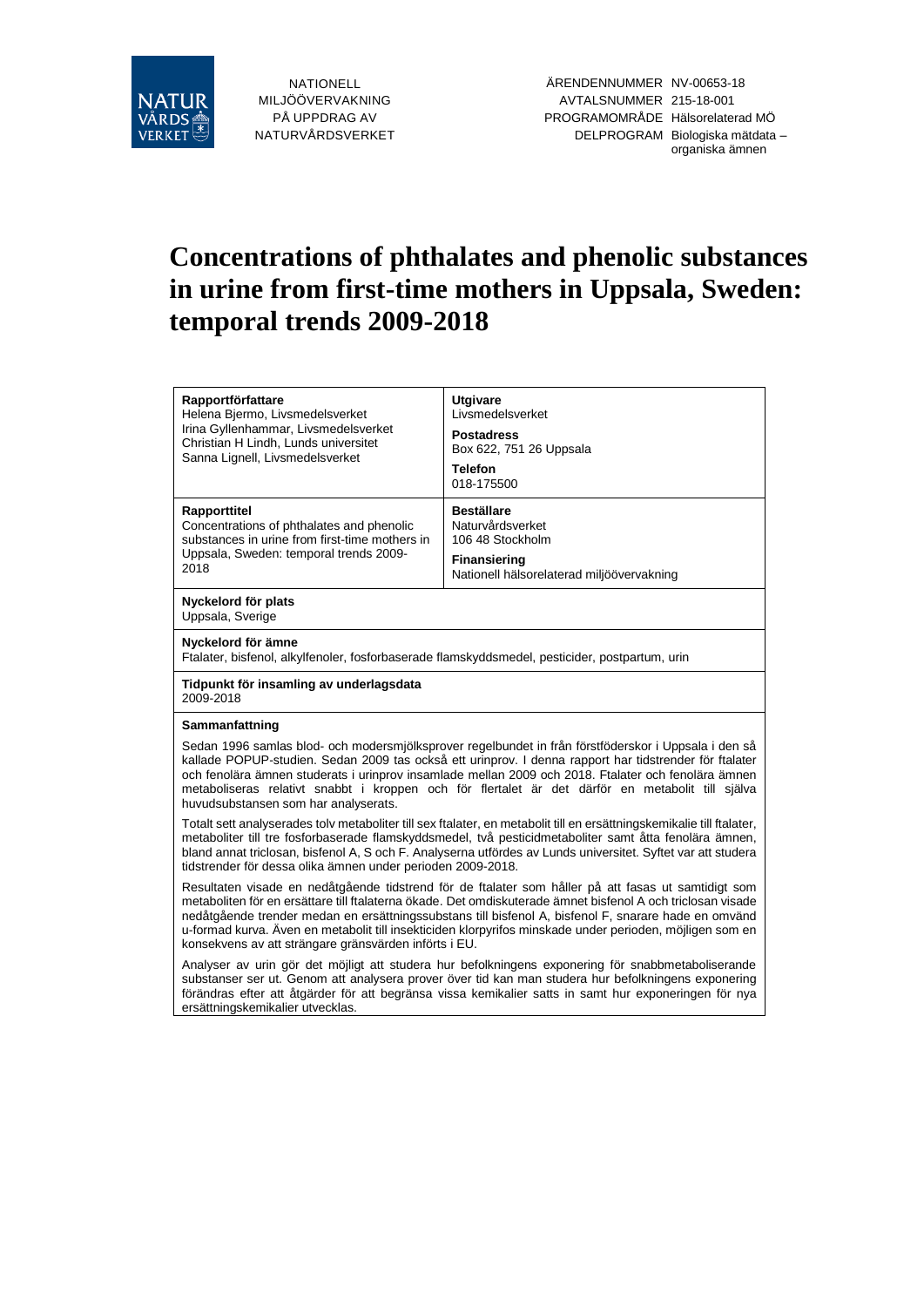## **TABLE OF CONTENTS**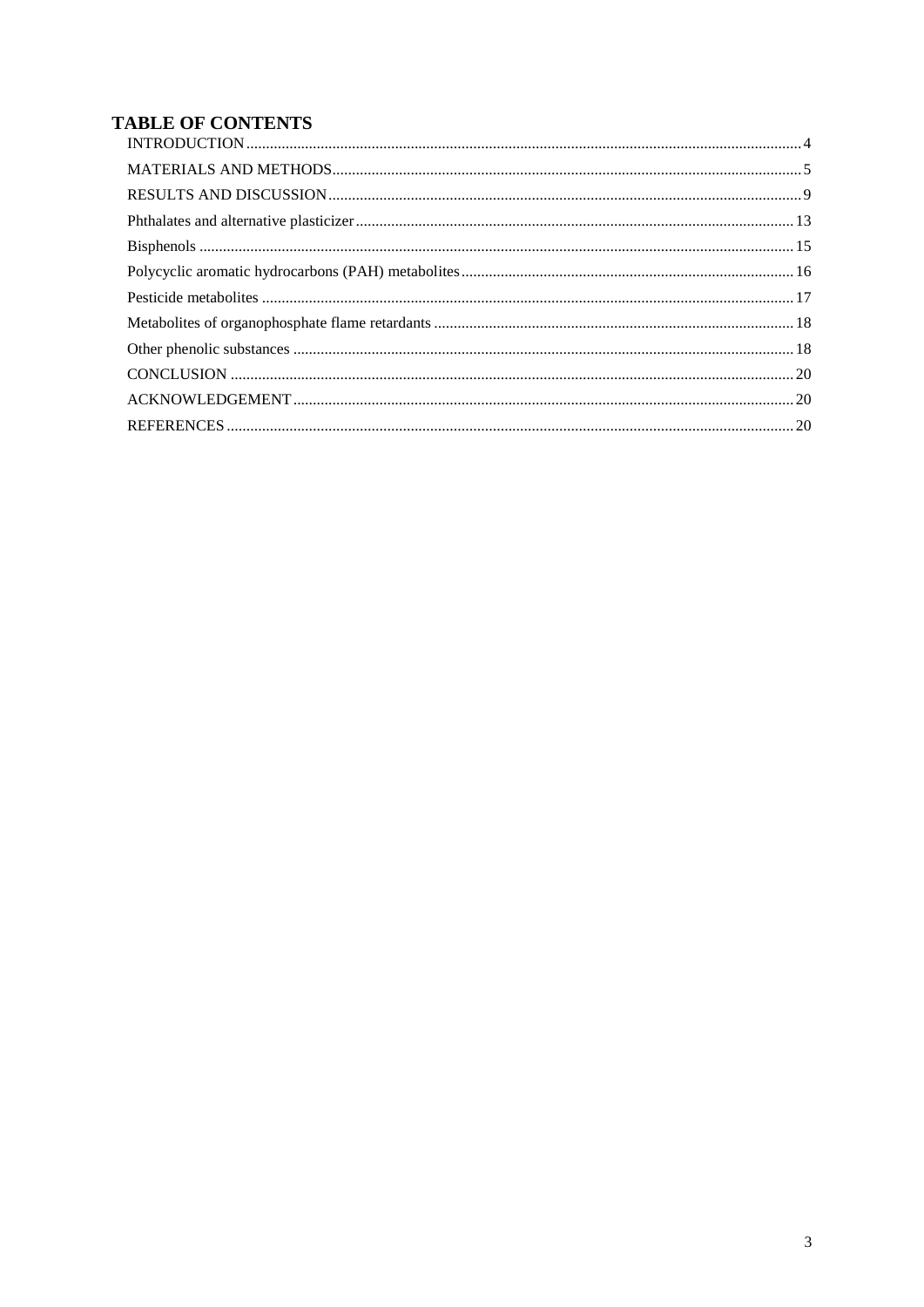#### <span id="page-3-0"></span>**INTRODUCTION**

The Swedish Food Agency has conducted recurrent sampling of breastmilk and blood from primiparous women in Uppsala since 1996, in the so-called POPUP study (Persistent Organic Pollutants in Uppsala Primiparas). The Swedish Environmental Protection Agency has funded the study since year 2000. The main aim of the study is to investigate temporal trends of exposure to persistent organic pollutants (POP) among pregnant and nursing women. Since 2009, urine samples are collected from the women in POPUP three weeks after delivery for evaluation of temporal trends of less persistent, rapidly metabolized contaminants excreted in urine (e.g. phthalates and phenolic compounds, such as bisphenols). Many of these chemicals have been identified as potential endocrine disrupting chemicals [\(Dann and Hontela 2011,](#page-20-0) [Peretz et al. 2014,](#page-22-0) [Weatherly and Gosse 2017,](#page-23-0) [Radke et al. 2018,](#page-22-1) [Zamkowska et al. 2018\)](#page-23-1), and there is a concern that human exposures to some of these chemicals are high enough to affect human health [\(Braun et al. 2013,](#page-19-3) [Rochester 2013,](#page-22-2) [Marie et al. 2015,](#page-21-0) [Weatherly and Gosse](#page-23-0)  [2017,](#page-23-0) [Radke et al. 2018,](#page-22-1) [Rochester et al. 2018\)](#page-22-3).

Phtalates are widely used in industrial and consumer products such as plasticizers, solvents and additives, and are ubiquitous in the human environment. Four of these phthalates (di-ethylhexyl pthtalate [DEHP], di-n-butyl phthalate [DBP], butylbenzyl phthalate [BBzP], and diisobutyl phthalate [DIBP]) are classified as substances toxic for reproduction on EU´s candidate list of substances of very high concern. The use of these four phthalates was restricted in toys and childcare articles in EU in 2007 [\(EU commission 2006\)](#page-20-1) and in 2020, their use will be further restricted to less than 0.1% by weight, individually or in combination, in plasticized materials [\(EU commission 2018b\)](#page-20-2). The use of some phthalates has therefore been or are being phased out and substituted with new chemicals with similar function. For example, di-iso-nonyl cyclohexane-1,2-dicarboxylate (DiNCH) was introduced on the European market in 2002 to replace DEHP and other high-molecular weight phthalates in polyvinyl chloride (PVC) [\(Schutze et al. 2014\)](#page-22-4).

Phenolic substances are a heterogeneous group including bisphenols used as monomers in the production of plastic, the antibacterial agent triclosan (TCS), the preservative butylated hydroxyanisole (3-tert-butyl-4-hydroxyanisole, BHA) and the UV filter benzophenone-3 (BP-3). Some chemicals are metabolized to phenolic compounds in the body, e.g. pesticides and the contaminants polycyclic aromatic hydrocarbons (PAH). Several of these substances are included on EU´s candidate list of substances of very high concern and their use is regulated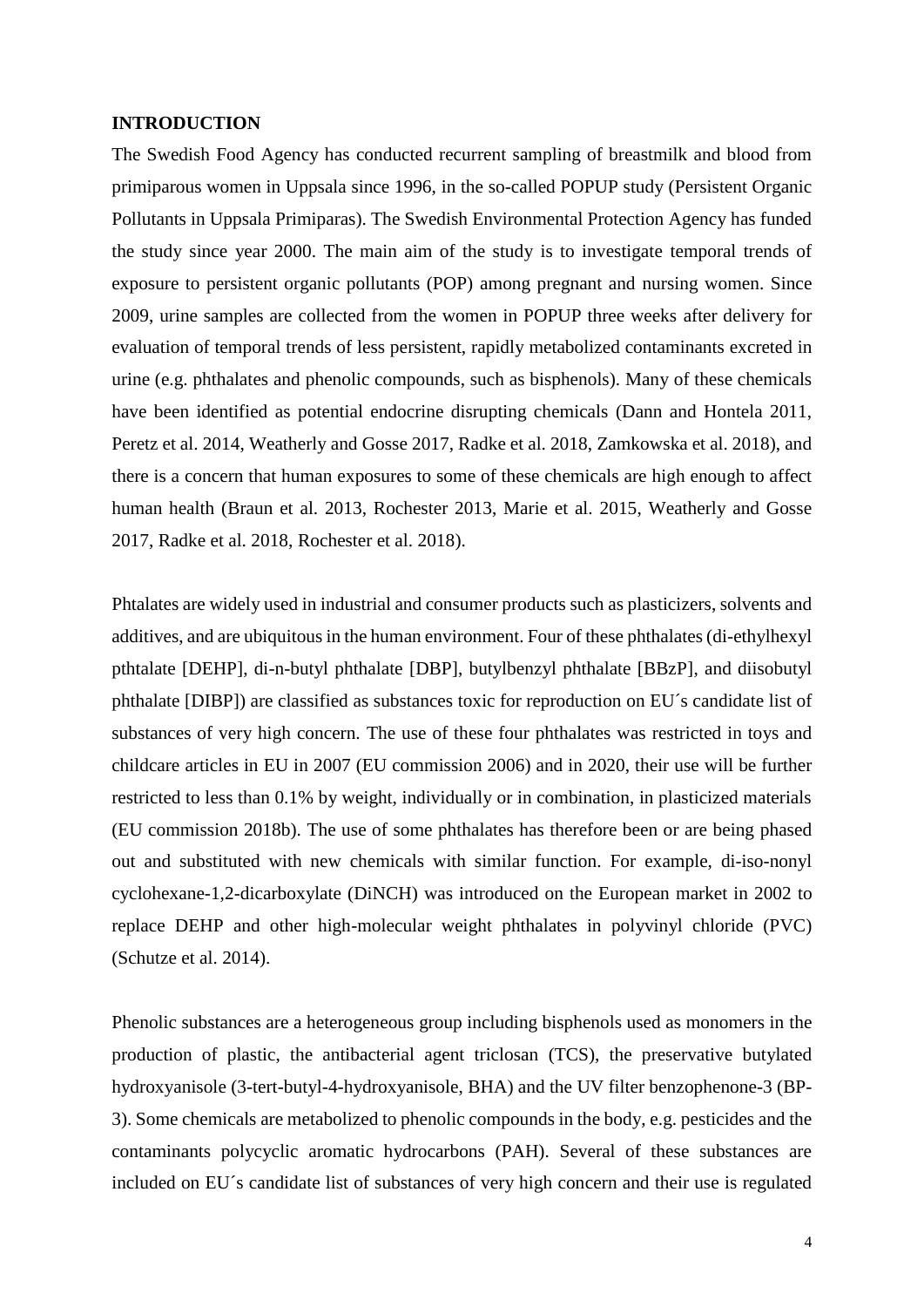on the EU market, e.g. TCS [\(EU commission 2016a\)](#page-20-3), bisphenol A (BPA) [\(Swedish Chemicals](#page-22-5)  [Agency 2019\)](#page-22-5), and chlorpyrifos [\(EU commission 2018a\)](#page-20-4).

This report describes temporal trends of twelve metabolites from sex different phthalates, one metabolite of a chemical replacing phthalates, three metabolites of organophosphate flame retardants, two pesticide metabolites and eight different phenolic substance in urine of firsttime mothers between 2009 and 2018. The aim is to investigate if measures to decrease production and use of some of these chemicals have resulted in decreased human exposure, and to determine if exposures to replacement chemicals have increased. It covers an extended reporting period than what has been described previously, i.e. 2009-2018 vs 2009-2014 [\(Gyllenhammar et al. 2017\)](#page-21-1).

#### <span id="page-4-0"></span>**MATERIALS AND METHODS**

#### *Recruitment and sampling*

Participants were randomly recruited among first-time mothers who were Swedish by birth and delivered at Uppsala University Hospital. Thirty women were recruited every year between 2009 and 2018. The participation rate was 46%. Spot urine samples of the participating women were collected three weeks after delivery. Data on age, weight, length, lifestyle, medical history, food habits etc. of the mothers were obtained from questionnaires. The present study includes urine samples from 296 women.

#### *Analysis*

An overview of the analysed substances and their parent compounds are given in [Table 1.](#page-6-0) Urine metabolites of di-ethyl phthalate (DEP, one metabolite), BBzP (one metabolite), DEHP (five metabolites), di-iso-nonyl phthalate (DiNP, three metabolites) and two metabolites of a mixture of di-iso-decyl phthalate (DiDP) and di-propylheptyl phthalate (DPHP) were analysed as well as one DiNCH metabolite. Analyses were also conducted for four organophosphate flame retardant metabolites (di-phenylphosphate [DPP], dibutyl phosphate [DBP], bis(2 butoxyethyl)phosphate [BBOEP], and bis(1,3-dichloro-2-propyl) phosphate [BDCIPP]) as well as for metabolites of the insecticides chlorpyrifos (trichloropyridinol [TCP]) and pyrethroids (3-phenoxybencoic acid [3PBA]). In addition, eight phenolic substances were analysed; four bisphenols (BPA, BPS, 2,2-BPF, 4,4-BPF), the antibacterial compound TCS,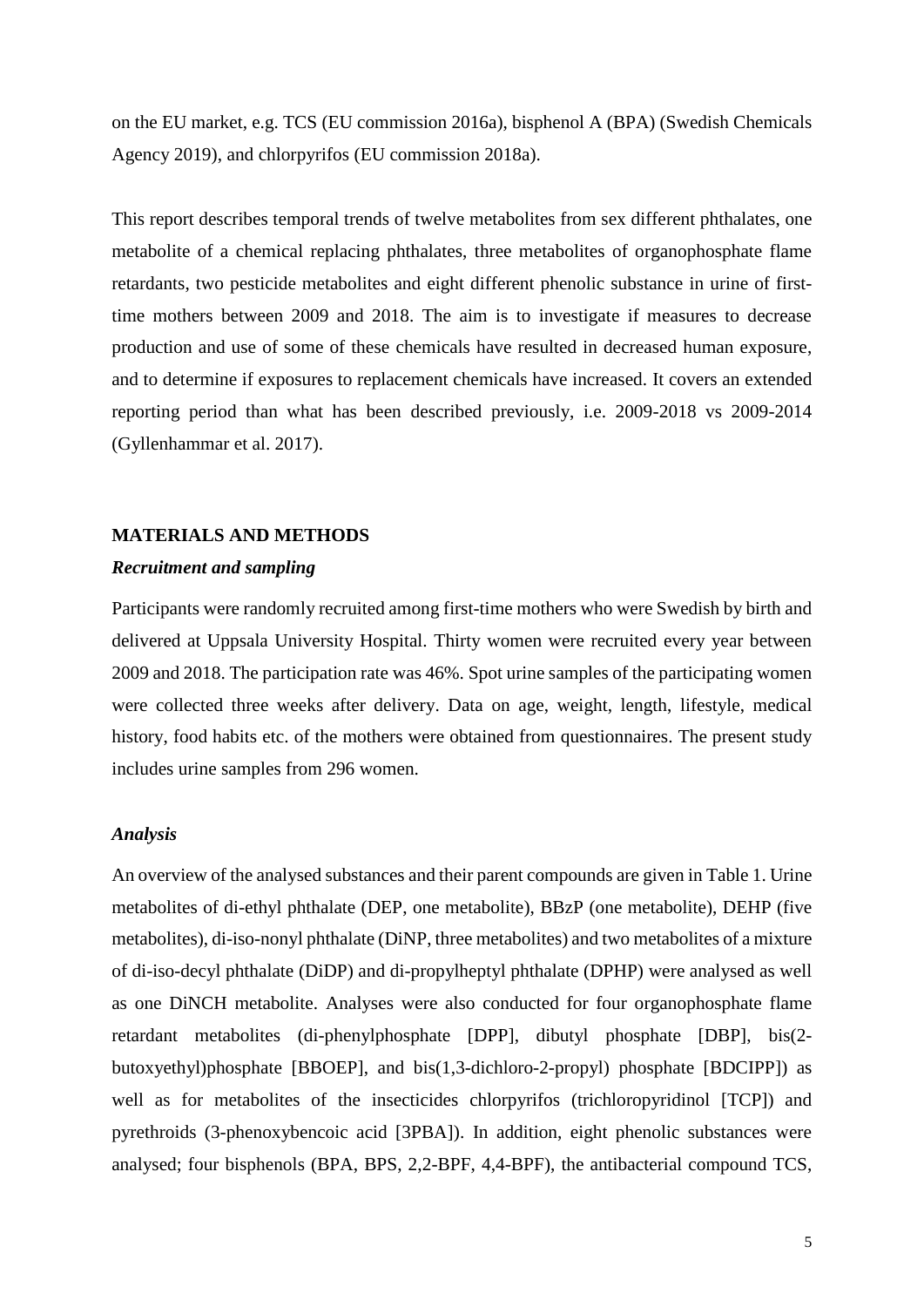two PAH metabolites (2-OH-phenantrene [2-OH-PH], 1-hydroxypyren [1-HP]), and 3-tertbutyl-4-hydroxyanisole (BHA), an antioxidant used as food additives. BDCIPP, the metabolite of tris(1,3-dichloro-2-propyl) phosphate (TDCIPP) and 2,2-BFS were excluded from the present report due to non-valid data.

The samples were analysed in February-April 2019 at Lund University by a modified method for phthalate metabolites, as previously described [\(Bornehag et al. 2015\)](#page-19-4). Briefly, urine was added to ammonium acetate (pH 6.5) and glucoronidase (E-coli), and incubated at 37°C in 30 minutes. Thereafter, a 50:50 (v:v) water and acetonitrile solution of labelled ( ${}^{3}$ H or  ${}^{13}$ C) internal standards (IS) of all analysed compounds was added, with the exception of BHA and DBP. A C18 column was used prior to the injector to reduce the interferences of contaminants in the mobile phase. The substances in the samples were separated on a C18 column. The mobile phases were water and acetonitrile with 0.08% formic acid or water methanol with 0.1% ammonia. The samples were analysed on a Shimadzu UFLC system (Shimadzu Corporation, Kyoto, Japan) coupled to a QTRAP5500 triple quadrupole linear ion trap mass spectrometer equipped with a TurboIon Spray source (LC-MS/MS; AB Sciex, Foster City, CA, USA). All samples were analysed in a randomized order. For quality control of the analyses, chemical blanks and in-house prepared quality control samples were analysed in all sample batches. The limit of detections (LOD), defined as the concentration corresponding to a peak area ratio of three times the standard deviation of the chemical blanks, are shown in [Table 1.](#page-6-0) The imprecisions of the method, reported as the coefficient of variation (CV) of the quality control sample, are also shown in [Table 1.](#page-6-0) The laboratory at Lund University is reference laboratory for analyses of urinary phthalate metabolites and BPA in European biomonitoring projects [\(http://www.eu-hbm.info/cophes](http://www.eu-hbm.info/cophes) and https://www.hbm4eu.eu/). The laboratory participates in the ICI/EQUAS exercises for the analysis of BPA, BPS, 4,4-BPF 1-HP, monobenzyl phthalate (MBzP), mono-(2-ethylhexyl) phthalate (MEHP), mono-(2-ethyl-5-hydroxylhexyl) phthalate (5OH-MEHP), mono-(2-ethyl-5-carboxypentyl) phthalate (5cx-MEPP), mono-(2-ethyl-5 oxohexyl) phthalate (5oxo-MEHP), and are approved for these compounds in the HBM4EU project. Moreover, the laboratory participates in the Erlangen inter-laboratory comparison program for several phthalate metabolites, TCP, and 3-PBA. Urine concentrations adjusted to urine density were calculated according to Carnerup et al [\(Carnerup et al. 2006\)](#page-19-5), using the average density of the current population, 1.016 kg/l. Sum of DEHP metabolites was calculated as molar sum and then converted to ng/ml [\(Zota et al. 2014\)](#page-23-2).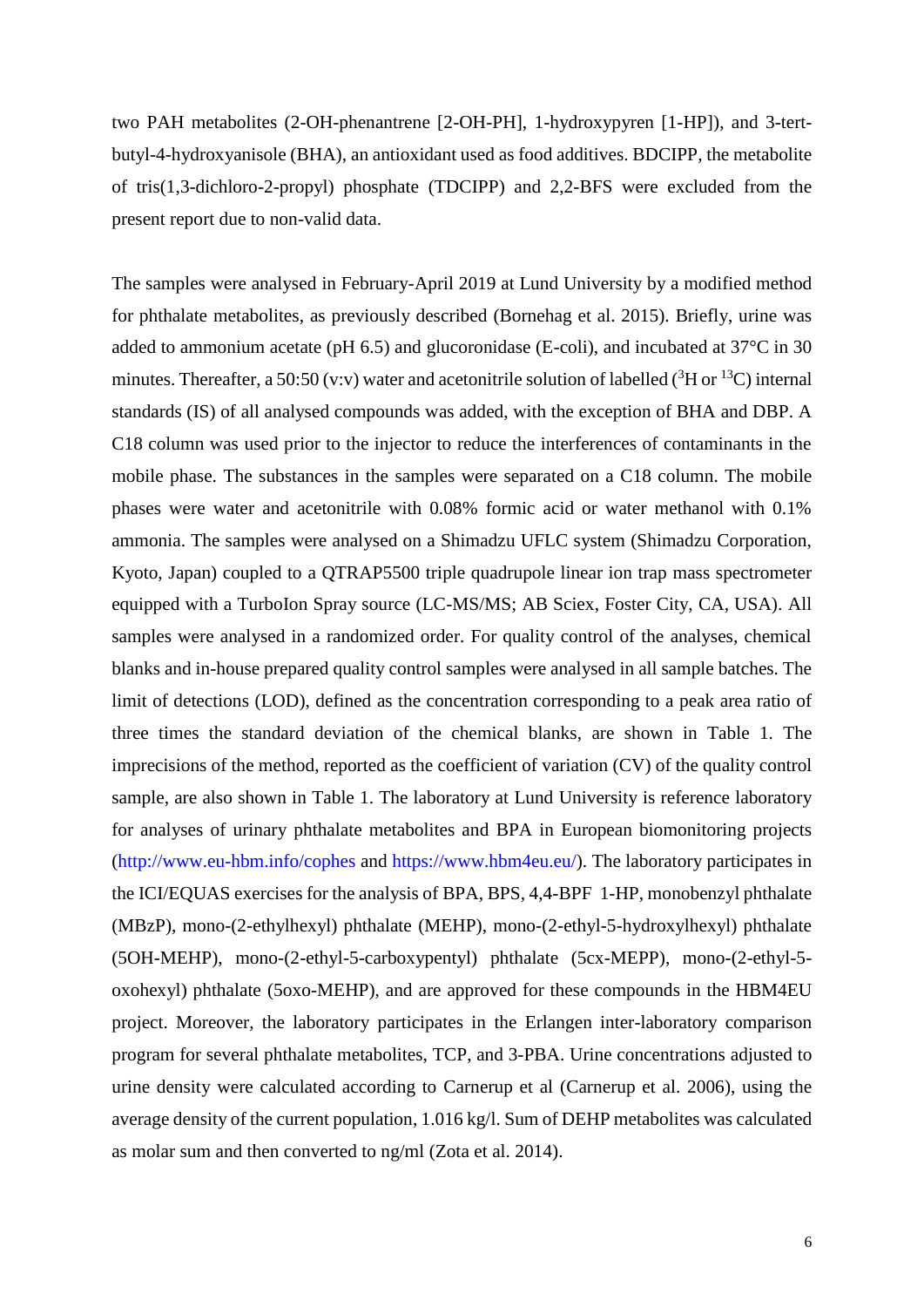<span id="page-6-0"></span>

| <b>Biomarker</b>                                       | <b>Abbreviation</b> | <b>Parent compound</b> |         | Low QC      |         | <b>High QC</b> |     |
|--------------------------------------------------------|---------------------|------------------------|---------|-------------|---------|----------------|-----|
|                                                        |                     |                        | (ng/ml) | <b>Mean</b> | CV      | <b>Mean</b>    | CV  |
|                                                        |                     |                        |         | (ng/ml)     | (%)     | (ng/ml)        | (%) |
| Phatalates and alternative plasticizer                 |                     |                        |         |             |         |                |     |
| Monoethyl phthalate                                    | <b>MEP</b>          | <b>DEP</b>             | 0.20    | 131         | 7.0     | 264            | 7.7 |
| Monobenzyl phthalate                                   | <b>MBzP</b>         | <b>BBzP</b>            | 0.20    | 8.1         | 15      | 18             | 14  |
| Mono-(2-ethylhexyl) phthalate                          | <b>MEHP</b>         | <b>DEHP</b>            | 0.30    | 0.9         | 14      | 11             | 10  |
| Mono-(2-ethyl-5-hydroxylhexyl) phthalate               | 5OH-MEHP            | <b>DEHP</b>            | 0.10    | 6.1         | 5.7     | 16             | 8.6 |
| Mono-(2-ethyl-5-oxohexyl) phthalate                    | 5oxo-MEHP           | <b>DEHP</b>            | 0.20    | 4.3         | 10      | 16             | 9.3 |
| Mono[2-(carboxymethyl)hexyl] phthalate                 | 2cx-MEHP            | <b>DEHP</b>            | 0.05    | 1.2         | 14      | 11             | 8.4 |
| Mono-(2-ethyl-5-carboxypentyl)phthalate                | 5cx-MEPP            | <b>DEHP</b>            | 0.07    | 4.9         | 5.5     | 16             | 5.7 |
| Mono-(4-methyl-7-hydroxyloctyl)phthalate               | OH-MiNP             | <b>DiNP</b>            | 0.05    | 5.5         | 5.9     | 16             | 7.5 |
| Mono-(4-methyl-7-oxo octyl)phthalate                   | oxo-MiNP            | <b>DiNP</b>            | 0.05    | 2.4         | 9.2     | 13             | 6.6 |
| Mono-(4-methyl-7-carboxyheptyl)phthalate               | cx-MiNP             | <b>DiNP</b>            | 0.05    | 8.6         | 8.4     | 20             | 8.6 |
| Monocarboxyisononyl phthalate                          | cx-MiDP             | DiDP/DPHP              | 0.10    | 0.6         | 27      | 11             | 6.8 |
| 6-Hydroxy monopropylheptylphthalate                    | <b>OH-MPHP</b>      | DiDP/DPHP              | 0.08    | 1.5         | 13      | 12             | 6.8 |
| Cyclohexane-1,2-dicarboxylate-mono(oxo-isononyl) ester | oxo-MINCH           | <b>DiNCH</b>           | 0.08    | 1.1         | 13      | 12             | 11  |
| <b>Bisphenols</b>                                      |                     |                        |         |             |         |                |     |
| Bisphenol A                                            | <b>BPA</b>          |                        | 0.20    | 2.2         | 9.3     | 7.8            | 5.8 |
| <b>Bisphenol S</b>                                     | <b>BPS</b>          |                        | 0.03    | 0.8         | 25      | 6.6            | 8.7 |
| 4,4-Bisphenol F                                        | $4,4-BPF$           |                        | 0.03    | $<$ LOD     | $<$ LOD | 5.7            | 7.0 |
| Polycyclic aromatic hydrocarbons (PAH)                 |                     |                        |         |             |         |                |     |
| 2-OH-phenantrene                                       | $2-OH-PH$           | Phenanthrene           | 0.10    | 2.2         | 11      | 11             | 8.4 |
| 1-Hydroxypyren                                         | $1-HP$              | Pyrene                 | 0.10    | 0.8         | 10      | 4.5            | 7.7 |
| Pesticides                                             |                     |                        |         |             |         |                |     |
| Trichloropyridinol                                     | <b>TCP</b>          | Chlorpyrifos           | 0.07    | 3.0         | 7.7     | 8.2            | 7.4 |
| 3-Phenoxybencoic acid                                  | 3PBA                | Pyrethroids            | 0.05    | 1.1         | 11      | 6.4            | 10  |

*Table 1. Limit of detection (LOD) and the coefficient of variation (CV) for the analysed substances.*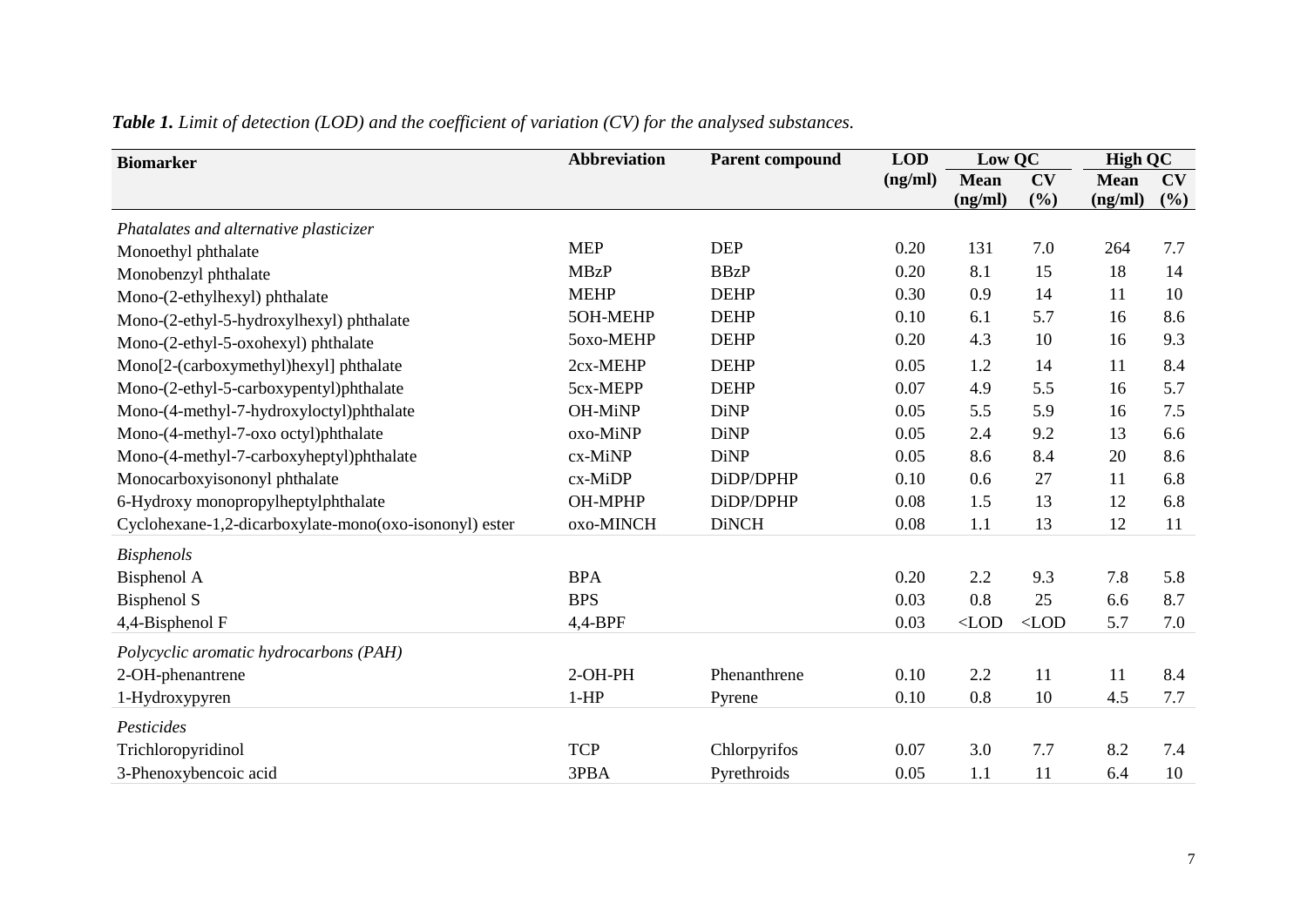| <b>Biomarker</b>                 | <b>Abbreviation</b> | <b>Parent compound</b> | <b>LOD</b> | Low QC        |               | <b>High QC</b> |     |
|----------------------------------|---------------------|------------------------|------------|---------------|---------------|----------------|-----|
|                                  |                     |                        | (ng/ml)    | <b>Mean</b>   | <b>CV</b>     | <b>Mean</b>    | CV  |
|                                  |                     |                        |            | (ng/ml)       | $(\%)$        | (ng/ml)        | (%) |
| Organophosphate flame retardants |                     |                        |            |               |               |                |     |
| Di-phenylphosphate               | <b>DPP</b>          | <b>TPP</b>             | 0.07       | 1.0           | 13            | 2.3            | 13  |
| Dibutyl phosphate                | <b>DBP</b>          | <b>TBP</b>             | 0.05       | 0.1           | 41            | 6.7            | 12  |
| Bis(2-butoxyethyl)phosphate      | <b>BBOEP</b>        | <b>TBOEP</b>           | 0.05       | $\langle$ LOD | $\langle$ LOD | 5.0            | 8.0 |
| Other phenolic substances        |                     |                        |            |               |               |                |     |
| Triclosan                        | <b>TCS</b>          |                        | 0.10       | 8.8           | 14            | 12             | 17  |
| 3-Tert-butyl-4-hydroxyanisole    | <b>BHA</b>          |                        | 0.02       | 0.8           | 21            | 51             | 10  |
| Benzophenone-3                   | $BP-3$              |                        | 0.20       | $\langle$ LOD | $\langle$ LOD | 22             | 14  |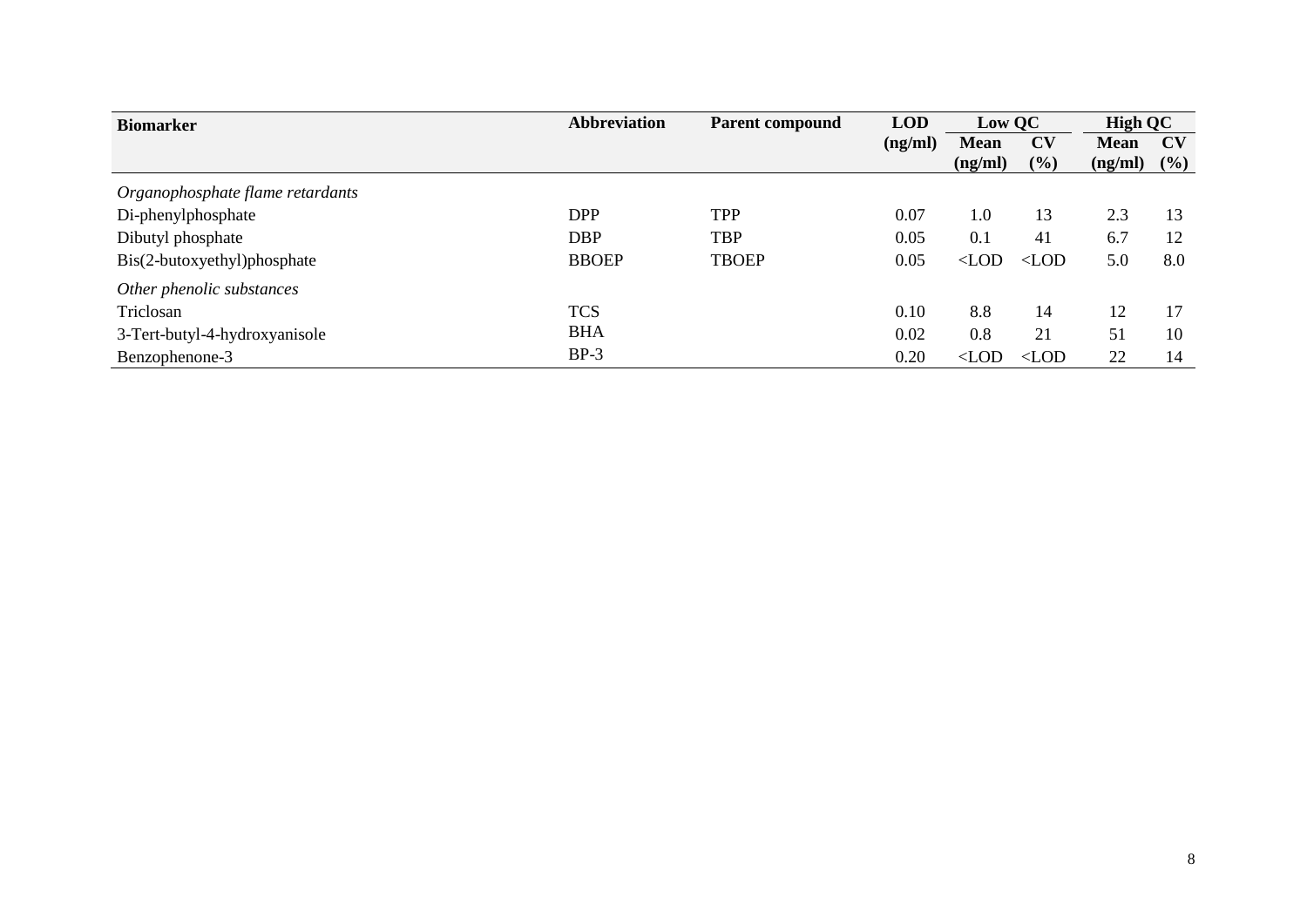#### *Calculations and statistics*

Statistical analyses were performed using the software package STATA version 15.1. Mean concentrations were described by geometric means (GM) and medians with 95% confidence intervals (CI). When urine concentrations were below LOD, the reported urine concentrations were used (i.e. the blank concentration was subtracted from the measured concentration of the sample). Temporal trends were investigated for the study period 2009-2018. Linear regressions were used to analyse associations between logarithmically transformed density-adjusted urine concentrations and sampling year. Sampling date was used as predictor in the linear regressions and the slope (β) was converted to year by multiplying with 365 (i.e. to correspond to change in concentration per year). Multiple linear regression analyses including the covariates age, pre-pregnancy body mass index (BMI), weight gain during pregnancy (kg), weight loss from delivery to time of sampling (kg), education, and season of sampling were also conducted. Observations with standardized residuals  $\geq$ 3 were excluded in these sensitivity tests.

#### <span id="page-8-0"></span>**RESULTS AND DISCUSSION**

Characteristics of the first-time mothers with urine samples 2009-2018 are shown in [Table 2.](#page-8-1)

<span id="page-8-1"></span>*Table 2. Population characteristics (N=296).*

| <b>Variable</b>                                     |                               | $Mean \pm SD$ | $(Min-Max)$                     |
|-----------------------------------------------------|-------------------------------|---------------|---------------------------------|
| Age (year)                                          |                               |               | $29 \pm 4$ (20-41)              |
| Pre-pregnancy body mass index (BMI, $kg/m2$ )       |                               |               | $23 \pm 3$ (17-37)              |
| Weight gain during pregnancy (kg)                   |                               |               | $16 \pm 6$ (-6-38)              |
| Weight reduction from delivery to sampling $(kg)^a$ |                               |               | $7 \pm 3$ (-1-19)               |
| Urine density $(kg/l)$                              |                               |               | $1.016 \pm 0.007$ (1.002-1.038) |
| <b>Variable</b>                                     |                               | N             | $($ %)                          |
| Education                                           | Max 3-4 years of high school  |               | 48 (16%)                        |
|                                                     | 1-3 years of higher education |               | 60 (20%)                        |
|                                                     | >3 years of higher education  |               | 188 (64%)                       |
| Smoking <sup>b</sup>                                | Non-smoker                    |               | 225 (76%)                       |
|                                                     | Former smoker                 |               | 57 (19%)                        |
|                                                     | Smoker                        |               | 14 (5%)                         |
| Season for sampling<br>Spring                       |                               |               | 81 (27%)                        |
|                                                     | Summer                        |               | 38 (13%)                        |
|                                                     | Autumn                        |               | 105 (35%)                       |
|                                                     | Winter                        |               | 72 (24%)                        |

<sup>a</sup>Defined as weight just before delivery minus weight at sampling time point and birth weight of the child. <sup>b</sup>Women who stopped before pregnancy are considered to be former smoker. Women who smoked during pregnancy are defined as smoker even if they stopped during the first or second month of pregnancy.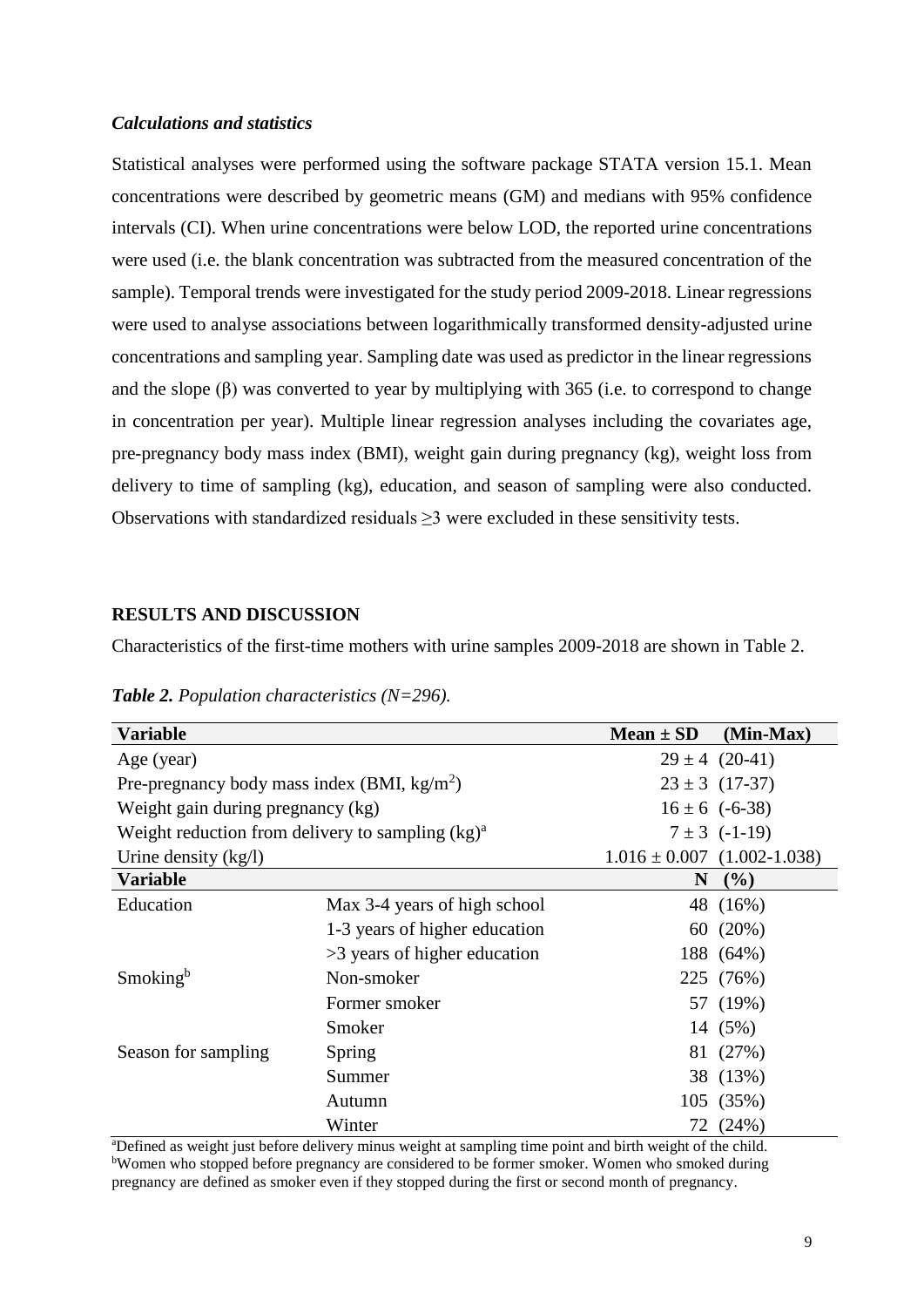Urine concentrations of the analysed phthalate metabolites are presented in ng/ml in [Table 3.](#page-9-0) Urine concentrations of phenolic substances and other rapidly metabolised substances are shown in [Table 4.](#page-10-0) Both reported concentrations and concentrations adjusted for urine density are included. Most substances had detectable concentrations in all samples or only a few samples with concentrations below LOD [\(Table 3](#page-9-0) and [Table 4\)](#page-10-0). However, the number of samples with concentrations below LOD was relatively high for 2-OH-PH (42%), 1-HP (73%) and BBOEP (52%), which should be considered when interpreting these data.

| <b>Biomarker</b> |     | Geometric mean<br>$(95\% \text{ CI})$ | <b>Median</b><br>$(95\% \text{ CI})$ | 95% percentile<br>$(95\% \text{ CI})$ | Min-Max                    | $N(\%)$<br>$<$ LOD   | <b>LOD</b><br>(ng/ml) |
|------------------|-----|---------------------------------------|--------------------------------------|---------------------------------------|----------------------------|----------------------|-----------------------|
| <b>MEP</b>       | raw | $21.4(18.5-24.9)$                     | $20.2$ (17.5-23.7)                   | 228 (142-435)                         | 1.19-1356                  | $\Omega$             | 0.20                  |
|                  | adj | 24.4 (21.5-27.8)                      | 21.4 (17.9-25.5)                     | 228 (142-351)                         | 1.78-1118                  |                      |                       |
| <b>MBzP</b>      | raw | $4.79(4.19-5.47)$                     | $5.20(4.28-6.02)$                    | 28.2 (22.9-42.2)                      | $0.21 - 145$               | $\mathbf{0}$         | 0.20                  |
|                  | adj | $5.45(4.87-6.11)$                     | $5.58(4.76-6.45)$                    | $27.2(23.0-46.8)$                     | 0.39-110                   |                      |                       |
| <b>MEHP</b>      | raw | $1.60$ (1.43-1.78)                    | $1.57$ $(1.32 - 1.69)$               | $9.84(6.84-16.5)$                     | $0.16^{\mathrm{a}} - 33.9$ | 8(3)                 | 0.30                  |
|                  | adj | $1.82$ (1.65-2.00)                    | $1.69$ (1.51-1.92)                   | $9.13(6.44 - 15.0)$                   | $0.21$ <sup>a</sup> -22.7  |                      |                       |
| 5OH-MEHP         | raw | $7.76(6.88-8.74)$                     | $7.83(6.73-9.00)$                    | $45.4(32.6-59.0)$                     | 0.54-213                   | $\mathbf{0}$         | 0.10                  |
|                  | adj | $8.84 (8.03 - 9.72)$                  | $9.03(7.78-9.68)$                    | $37.1(27.5-53.9)$                     | 1.23-125                   |                      |                       |
| 5oxo-MEHP        | raw | $5.06(4.49-5.69)$                     | 5.11 (4.46-5.79)                     | 29.7 (20.3-39.9)                      | 0.34-135                   | $\mathbf{0}$         | 0.20                  |
|                  | adj | $5.76(5.24-6.34)$                     | $5.63(5.10-6.15)$                    | $22.6(18.6-35.9)$                     | 0.54-78.3                  |                      |                       |
| 2cx-MEHP         | raw | $2.91(2.65 - 3.20)$                   | $2.80(2.57-3.05)$                    | $12.9(9.83-17.5)$                     | $0.42 - 96.0$              | $\boldsymbol{0}$     | 0.05                  |
|                  | adj | $3.32$ (3.08-3.58)                    | $3.20(2.98-3.39)$                    | $10.2 (8.33 - 17.4)$                  | $0.33 - 51.2$              |                      |                       |
| 5cx-MEPP         | raw | $7.50(6.67 - 8.44)$                   | $7.27(6.43 - 8.39)$                  | $45.8(34.5-60.6)$                     | 0.42-212                   | $\boldsymbol{0}$     | 0.07                  |
|                  | adj | 8.55 (7.78-9.40)                      | $8.28(7.55-9.18)$                    | 34.1 $(26.8 - 60.0)$                  | 0.76-118                   |                      |                       |
| <b>OH-MiNP</b>   | raw | $5.11 (4.35 - 6.01)$                  | $4.56(4.01-5.22)$                    | $82.5(43.0-185)$                      | 0.20-1792                  | $\boldsymbol{0}$     | 0.05                  |
|                  | adj | $5.83(5.04-6.73)$                     | $4.49$ (4.01-5.57)                   | 80.5 (41.5-149)                       | 0.73-1792                  |                      |                       |
| oxo-MiNP         | raw | $1.99$ (1.69-2.33)                    | $1.77(1.51 - 2.17)$                  | 34.6 (14.5-74.3)                      | 0.11-959                   | $\boldsymbol{0}$     | 0.05                  |
|                  | adj | $2.27(1.96-2.61)$                     | $1.87$ $(1.55 - 2.20)$               | $31.7(18.1-46.0)$                     | 0.22-959                   |                      |                       |
| $cx$ -MiNP       | raw | $7.69(6.55-9.03)$                     | $6.81(5.91 - 7.87)$                  | 88.9 (69.7-246)                       | 0.25-1258                  | $\mathbf{0}$         | 0.05                  |
|                  | adj | $8.77(7.57-10.1)$                     | $6.90(5.91 - 7.98)$                  | $110(80.9-184)$                       | 0.89-1258                  |                      |                       |
| $cx$ -MiDP       | raw | $0.58(0.52-0.64)$                     | $0.51(0.47-0.59)$                    | $3.43(2.60-5.45)$                     | $0.08a - 14.4$             | 3(1)                 | 0.10                  |
|                  | adj | $0.66(0.60-0.72)$                     | $0.56(0.51-0.65)$                    | $3.55(2.33-4.97)$                     | $0.15a - 15.3$             |                      |                       |
| OH-MPHP          | raw | $1.30 (1.13 - 1.51)$                  | $1.18(1.06-1.36)$                    | $16.4(8.27-27.2)$                     | $0.06^a - 611$             | $1 \left( 1 \right)$ | 0.08                  |
|                  | adj | $1.49$ (1.32-1.68)                    | $1.31 (1.12 - 1.50)$                 | $12.9(7.17-20.6)$                     | $0.13^{\mathrm{a}} - 376$  |                      |                       |
| oxo-MiNCH        | raw | $0.55(0.47-0.64)$                     | $0.46(0.39 - 0.53)$                  | $6.09(4.11-14.1)$                     | $0.03a - 179$              | 10(3)                | 0.08                  |
|                  | adj | $0.63$ (0.55-0.73)                    | $0.52(0.45-0.55)$                    | $6.19(4.00-13.1)$                     | $0.03a - 220$              |                      |                       |

<span id="page-9-0"></span>*Table 3. Urine concentrations (ng/ml) of phthalate metabolites and one DiNCH metabolite in first-time mothers between 2009 and 2018. Both reported and density-adjusted concentrations are presented (N=296).*

95% CI, 95% confidence interval; LOD, limit of detection. aReported concentration below LOD.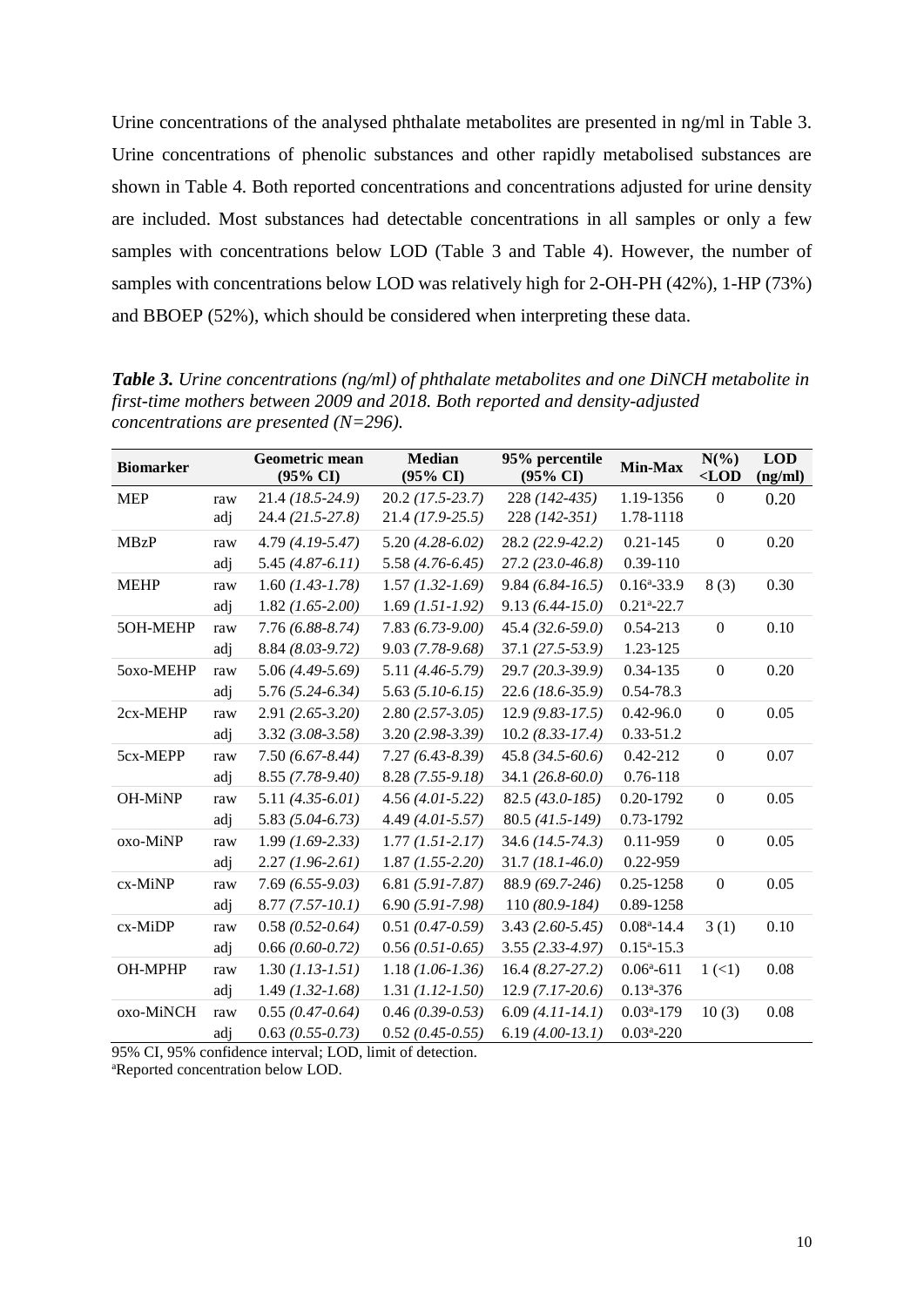<span id="page-10-0"></span>*Table 4. Urine concentrations (ng/ml) of phenolic substances and other rapidly metabolised substances in first-time mothers between 2009 and 2018. Both reported and density-adjusted concentrations are presented (N=296).*

| <b>Biomarker</b>          |     | Geometric mean<br>(95% CI)             | <b>Median</b><br>(95% CI) | 95% percentile<br>$(95\% \text{ CI})$ | Min-Max                    | $N(\%)$<br>$<$ LOD | <b>LOD</b><br>(ng/ml) |
|---------------------------|-----|----------------------------------------|---------------------------|---------------------------------------|----------------------------|--------------------|-----------------------|
| <b>Bisphenols</b>         |     |                                        |                           |                                       |                            |                    |                       |
| <b>BPA</b>                | raw | $0.82(0.73-0.92)$                      | $0.76(0.64 - 0.84)$       | $5.78$ $(3.80 - 8.06)$                | $0.07^{\mathrm{a}} - 16.7$ | 13(4)              | 0.20                  |
|                           | adj | $0.93(0.85-1.03)$                      | $0.86(0.75-0.99)$         | $4.99$ $(3.50 - 7.07)$                | $0.15^{a} - 18.9$          |                    |                       |
| <b>BPS</b>                | raw | $0.08(0.07-0.09)$                      | $0.07(0.06-0.08)$         | $0.41(0.29-0.69)$                     | $0.01a - 2.00$             | 28(9)              | 0.03                  |
|                           | adj | $0.09(0.08-0.10)$                      | $0.09(0.08-0.10)$         | $0.38(0.30 - 0.62)$                   | $0.01^{\text{a}} - 2.46$   |                    |                       |
| 4,4-BPF                   | raw | $0.31(0.26 - 0.36)$                    | $0.26(0.21-0.30)$         | $3.68(2.00-5.86)$                     | $0.01a - 23.9$             | 7(2)               | 0.03                  |
|                           | adj | $0.35(0.30-0.41)$                      | $0.30(0.24 - 0.34)$       | $4.65(2.85 - 7.85)$                   | $0.00a - 19.1$             |                    |                       |
|                           |     | Polycyclic aromatic hydrocarbons (PAH) |                           |                                       |                            |                    |                       |
| $2$ -OH-PH $b$            | raw | $0.11(0.10-0.12)$                      | $0.12(0.10-0.13)$         | $0.48(0.39 - 0.67)$                   | $0.01a-1.34$               | 123                | 0.10                  |
|                           | adj | $0.13(0.12-0.14)$                      | $0.12(0.11 - 0.13)$       | $0.42(0.32-0.56)$                     | $0.02^{\mathrm{a}} - 1.02$ | (42)               |                       |
| $1-HP$                    | raw | $0.06(0.06-0.07)$                      | $0.06(0.06-0.07)$         | $0.22(0.19-0.25)$                     | $0.00^{\text{a}} - 0.97$   | 215                | 0.10                  |
|                           | adj | $0.07(0.06 - 0.08)$                    | $0.07(0.07-0.08)$         | $0.19(0.17-0.24)$                     | $0.00a - 1.11$             | (73)               |                       |
| Pesticides                |     |                                        |                           |                                       |                            |                    |                       |
| TCP <sup>c</sup>          | raw | $1.12$ (1.01-1.24)                     | $1.09(0.93-1.26)$         | $5.27(4.27 - 8.15)$                   | $0.14 - 14.1$              | $\boldsymbol{0}$   | 0.07                  |
|                           | adj | $1.27 (1.17 - 1.39)$                   | $1.13$ (1.01-1.26)        | $5.25(4.24-6.23)$                     | $0.23 - 25.1$              |                    |                       |
| 3-PBA                     | raw | $0.24(0.22-0.27)$                      | $0.24(0.21-0.26)$         | $1.35(0.98-1.81)$                     | $0.01^{\text{a}} - 6.84$   | 18(6)              | 0.05                  |
|                           | adj | $0.28$ (0.25-0.30)                     | $0.25(0.23-0.29)$         | $1.29(0.89-2.23)$                     | $0.01^{\text{a}} - 4.08$   |                    |                       |
|                           |     | Organophosphate flame retardants       |                           |                                       |                            |                    |                       |
| <b>DPP</b>                | raw | $0.73(0.66 - 0.80)$                    | $0.73(0.65-0.80)$         | $2.97(2.34 - 4.03)$                   | $0.06^{\mathrm{a}} - 30.9$ | 1(1)               | 0.07                  |
|                           | adj | $0.83(0.77-0.89)$                      | $0.77(0.72-0.83)$         | $2.76(2.16-3.70)$                     | $0.18a - 32.9$             |                    |                       |
| <b>DBP</b>                | raw | $0.37(0.34 - 0.41)$                    | $0.34(0.32-0.38)$         | $1.25$ (1.01-2.09)                    | $0.04a-54.1$               | 2(1)               | 0.05                  |
|                           | adj | $0.42$ (0.38-0.46)                     | $0.38(0.36 - 0.41)$       | $1.46$ (1.01-2.28)                    | $0.02^{\mathrm{a}} - 108$  |                    |                       |
| <b>BBOEP</b>              | raw | $0.05(0.04-0.05)$                      | $0.05(0.04-0.05)$         | $0.18(0.14 - 0.24)$                   | $0.00^{\text{a}} - 0.83$   | 153                | 0.05                  |
|                           | adj | $0.06(0.05-0.06)$                      | $0.06(0.05-0.06)$         | $0.20$ (0.18-0.23)                    | $0.01a-0.51$               | (52)               |                       |
| Other phenolic substances |     |                                        |                           |                                       |                            |                    |                       |
| <b>TCS</b>                | raw | $0.31(0.26 - 0.37)$                    | $0.26(0.22-0.31)$         | $3.63$ (1.69-26.0)                    | $0.02^{\mathrm{a}}$ -607   | 51                 | 0.10                  |
|                           | adj | $0.35(0.30-0.42)$                      | $0.30(0.28-0.35)$         | $3.01$ (1.56-24.8)                    | $0.02^{\mathrm{a}} - 546$  | (17)               |                       |
| <b>BHA</b>                | raw | $0.45(0.36-0.55)$                      | $0.46$ (0.35-0.57)        | $8.32(5.00-13.9)$                     | $0.00^a - 144$             | 11(4)              | 0.02                  |
|                           | adj | $0.51(0.42-0.62)$                      | $0.46(0.37-0.62)$         | $7.70(5.87-13.9)$                     | $0.00a - 121$              |                    |                       |
| $BP-3$                    | raw | $2.28$ (1.89-2.74)                     | $1.77(1.51-2.09)$         | 47.3 (25.8-120)                       | $0.09^a - 511$             | 14(5)              | 0.20                  |
|                           | adj | $2.59(2.18-3.09)$                      | $1.92$ (1.56-2.32)        | 46.5 (28.6-125)                       | $0.14^a - 673$             |                    |                       |

95% CI, 95% confidence interval; LOD, limit of detection. <sup>a</sup>Reported concentration below LOD.

<sup>b</sup>Sum of 2-OH-PH and 3-OH-PH.

 $\text{eN} = 295.$ 

### *Temporal trends*

Temporal trends for the analysed substances are presented in [Table 5.](#page-11-0) The linear regressions indicate that most of the analysed substances are declining. Adjustment for possible cofounders and exclusion of outliers did not have any major impact on the results. The inverse temporal associations seen for the two PAH metabolites should be interpreted with caution since 42-73%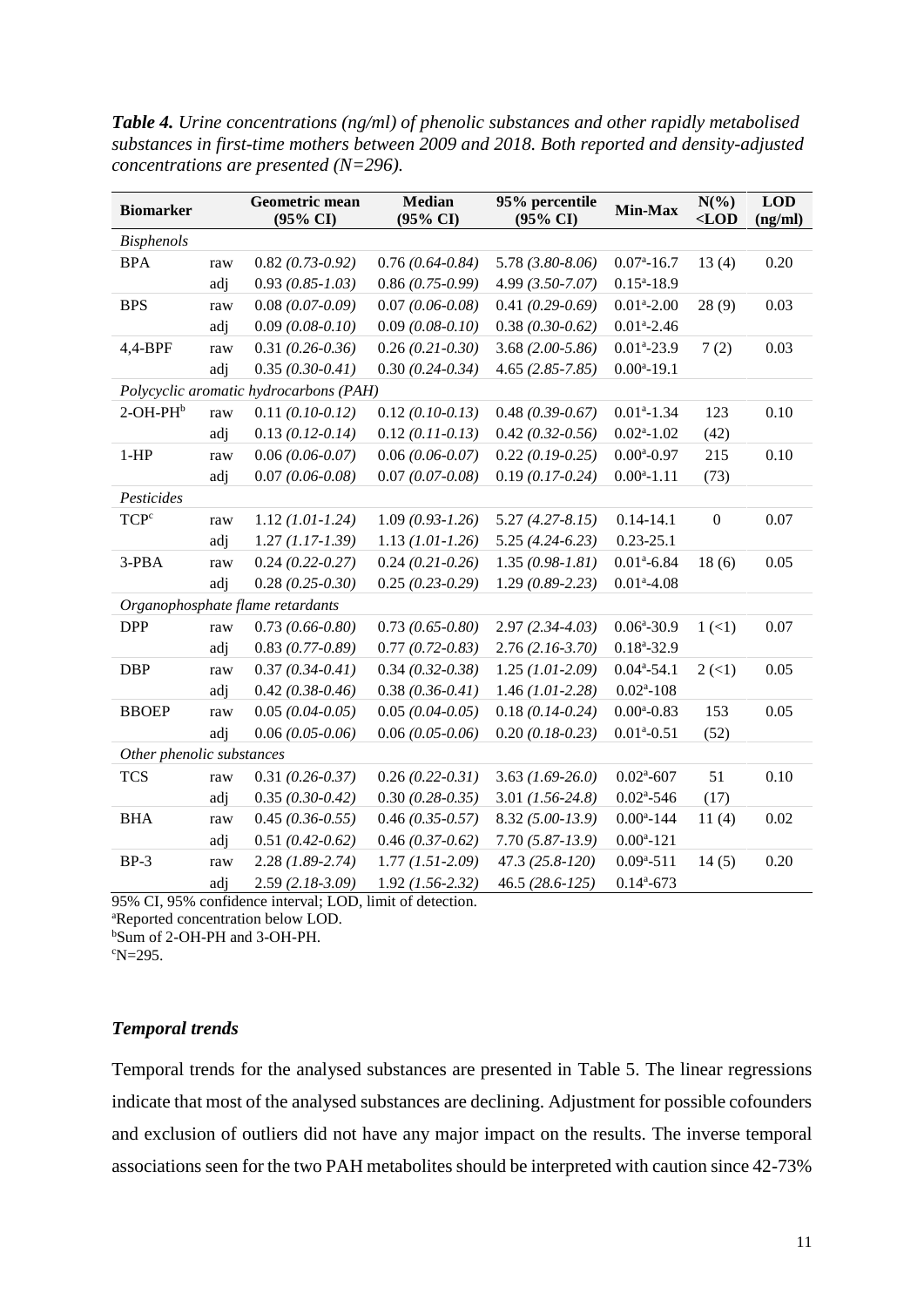of the samples had concentrations below LOD. No temporal trends were observed for the organophosphate flame retardant metabolites. The inverse univariate association for one of them, DPP, was biased by four outliers and no trend was observed when these were excluded. The only substances with increasing temporal trends were oxo-MiNCH and 3-PBA.

<span id="page-11-0"></span>*Table 5. Regression coefficients for the associations between density-adjusted urine concentrations (ln-tranformed) and sampling year<sup>a</sup> in first-time mothers between 2009 and 2018 (N=296).*

|                                       | <b>Univariate analysis</b> |              | Multivariate analysis <sup>b</sup> |           |              |                  |
|---------------------------------------|----------------------------|--------------|------------------------------------|-----------|--------------|------------------|
| <b>Substance</b>                      | β                          | $\mathbf{p}$ | $\mathbf n$                        | $\beta$   | $\mathbf{p}$ | $N(\%)$          |
| Phtalates and alternative plasticizer |                            |              |                                    |           |              |                  |
| <b>MEP</b>                            | $-0.13$                    | 0.000        | 294                                | $-0.12$   | 0.000        | $\boldsymbol{0}$ |
| <b>MBzP</b>                           | $-0.17$                    | 0.000        | 295                                | $-0.17$   | 0.000        | $\overline{0}$   |
| <b>MEHP</b>                           | $-0.088$                   | 0.000        | 294                                | $-0.086$  | 0.000        | 8(3)             |
| 5OH-MEHP                              | $-0.16$                    | 0.000        | 294                                | $-0.15$   | 0.000        | $\boldsymbol{0}$ |
| 5oxo-MEHP                             | $-0.16$                    | 0.000        | 294                                | $-0.15$   | 0.000        | $\boldsymbol{0}$ |
| 2cx-MEHP                              | $-0.12$                    | 0.000        | 292                                | $-0.13$   | 0.000        | $\boldsymbol{0}$ |
| 5cx-MEPP                              | $-0.15$                    | 0.000        | 292                                | $-0.16$   | 0.000        | $\boldsymbol{0}$ |
| OH-MiNP                               | $-0.094$                   | 0.000        | 290                                | $-0.11$   | 0.000        | $\boldsymbol{0}$ |
| oxo-MiNP                              | $-0.087$                   | 0.001        | 291                                | $-0.10$   | 0.000        | $\boldsymbol{0}$ |
| cx-MiNP                               | $-0.11$                    | 0.000        | 291                                | $-0.13$   | 0.000        | $\boldsymbol{0}$ |
| cx-MiDP                               | $-0.095$                   | 0.000        | 290                                | $-0.10$   | 0.000        | 3(1)             |
| OH-MPHP                               | $-0.10$                    | 0.000        | 291                                | $-0.11$   | 0.000        | 1(1)             |
| oxo-MiNCH                             | 0.13                       | 0.000        | 292                                | 0.11      | 0.000        | 10(3)            |
| <b>Bisphenols</b>                     |                            |              |                                    |           |              |                  |
| <b>BPA</b>                            | $-0.12$                    | 0.000        | 293                                | $-0.12$   | 0.000        | 13(4)            |
| <b>BPS</b>                            | 0.028                      | 0.11         | 293                                | 0.024     | 0.14         | 28(9)            |
| 4,4-BPF                               | $-0.092$                   | 0.001        | 294                                | $-0.091$  | 0.001        | 7(2)             |
| PAH                                   |                            |              |                                    |           |              |                  |
| 2-OH-PH                               | $-0.057$                   | 0.000        | 292                                | $-0.059$  | 0.000        | 123(42)          |
| $1-HP$                                | $-0.052$                   | 0.000        | 295                                | $-0.049$  | 0.001        | 215(73)          |
| Pesticides                            |                            |              |                                    |           |              |                  |
| <b>TCP</b> <sup>d</sup>               | $-0.070$                   | 0.000        | 293                                | $-0.069$  | 0.000        | $\boldsymbol{0}$ |
| 3-PBA                                 | 0.048                      | 0.005        | 292                                | 0.051     | 0.002        | 18(6)            |
|                                       |                            |              |                                    |           |              |                  |
| Organophosphate flame retardants      |                            |              |                                    |           |              |                  |
| <b>DPP</b>                            | $-0.032$                   | 0.018        | 292                                | $-0.012$  | 0.32         | 1(1)             |
| <b>DBP</b>                            | $-0.021$                   | 0.21         | 291                                | $-0.019$  | 0.14         | 2(1)             |
| <b>BBOEP</b>                          | 0.0016                     | 0.92         | 296                                | $-0.0038$ | 0.81         | 153 (52)         |
| Other phenolic substances             |                            |              |                                    |           |              |                  |
| <b>TCS</b>                            | $-0.15$                    | 0.000        | 288                                | $-0.12$   | 0.000        | 51(17)           |
| <b>BHA</b>                            | $-0.082$                   | 0.017        | 295                                | $-0.090$  | 0.008        | 11(4)            |
| $BP-3$                                | $-0.0087$                  | 0.78         | 292                                | 0.014     | 0.65         | 14(5)            |

<sup>a</sup>Sampling date was used in the analysis and β converted to per year by multiplying with 365.

<sup>b</sup>Adjusted for maternal age, education, pre-pregnancy BMI, weight gain during pregnancy, weight loss after delivery, and sampling season. Outliers were excluded.

<sup>c</sup>For values below LOD, reported values were used.

 $\mathrm{d}N = 295$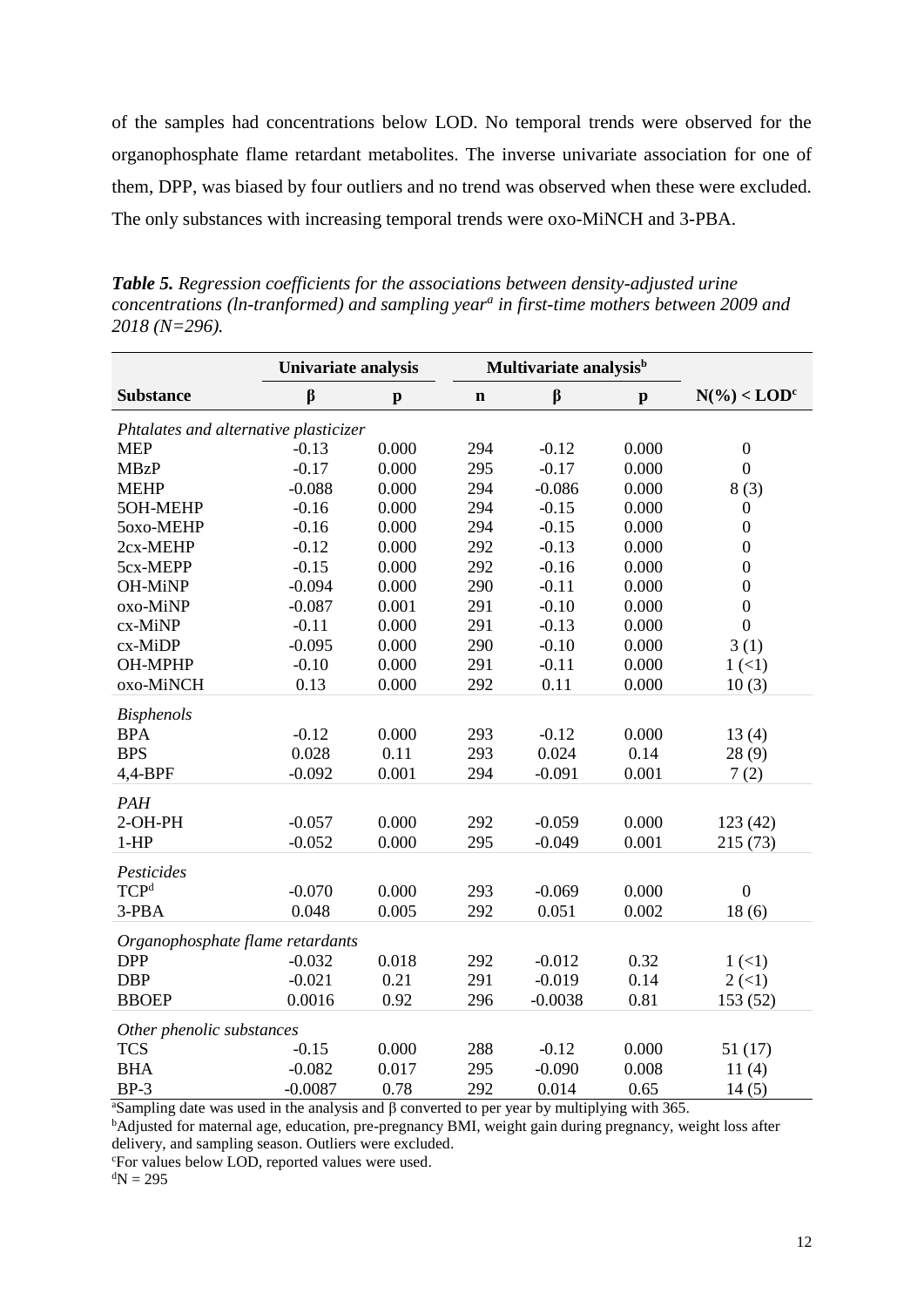#### <span id="page-12-0"></span>*Phthalates and alternative plasticizer*

Most phthalate metabolites had detectable urine concentrations in all women and only three metabolites had concentrations below LOD; MEHP (N=8), cx-MiDP (N=3), and OH-MPHP (N=1), se[e Table 3.](#page-9-0) MEP had by far the highest mean concentrations, followed by 5OH-MEHP, cx-MiNP, and 5cx-MEPP [\(Table 3\)](#page-9-0).

The urine concentrations of MEP and the sum of three DEHP metabolites were lower than for other European mothers; unadjusted geometric means were 21 (19-25) ng/ml vs 48 (46–51) ng/ml and 15 (13-16) ng/ml vs 29 (28–30), respectively. The MBzP concentration was similar; 4.8 (4.2-5.5) ng/ml vs 4.5 (4.3–4.7) ng/ml [\(Den Hond et al. 2015\)](#page-20-5). Considering the decreasing temporal trend, comparisons of concentrations during the same reporting period (2011-2012) were conducted with similar results. The MEP concentration during 2016-2018 in the present population was also lower than what has been reported among Swedish adolescents in 2017 (unadjusted medians were 13 ng/ml vs 29 ng/ml) whereas all other metabolite concentrations were in the same range [\(Norén et al. 2019\)](#page-22-6).

For women of reproductive age, a HBM-I value of 300 µg/l has been calculated for the sum of the DEHP metabolites 5oxo-MEHP and 5OH-MEHP [\(Schulz et al. 2012\)](#page-22-7). The HBM-I value is a health related value derived by the German Human Biomonitoring Commission, below which there is no risk of adverse health effects and no need for action according to the current knowledge [\(Apel et al. 2017\)](#page-19-6). In the current population, only one woman had concentration above this value (348  $\mu$ g/l, the urine density-adjusted concentration was 203  $\mu$ g/l]). This sample was assessed in year 2011 and since 2013, all women have had concentration of these DEHP metabolites below 100 µg/l and thus without concern with regard to the HBM-I value.

Importantly, negative temporal trends were seen for all the analyzed phthalate metabolites [\(Table 5](#page-11-0) and [Figure 1\)](#page-13-0). Hence, the efforts to phase out phthalates in Europe seem to have reduced the human exposure in Sweden, as previously reported [\(Gyllenhammar et al. 2017\)](#page-21-1). Decreasing concentrations have also been reported in Swedish adolescents [\(Jönsson et al.](#page-21-2)  [2014\)](#page-21-2), other European countries and US [\(Koch et al. 2017,](#page-21-3) [Wang et al. 2019\)](#page-23-3). Sources for phthalate exposure are PVC and food packaging. DEP is widely used in cosmetics [\(Wang et](#page-23-3)  [al. 2019\)](#page-23-3). This may partly explain the observed differences in MEP concentrations between the present population of newly delivered mothers and Swedish adolescents.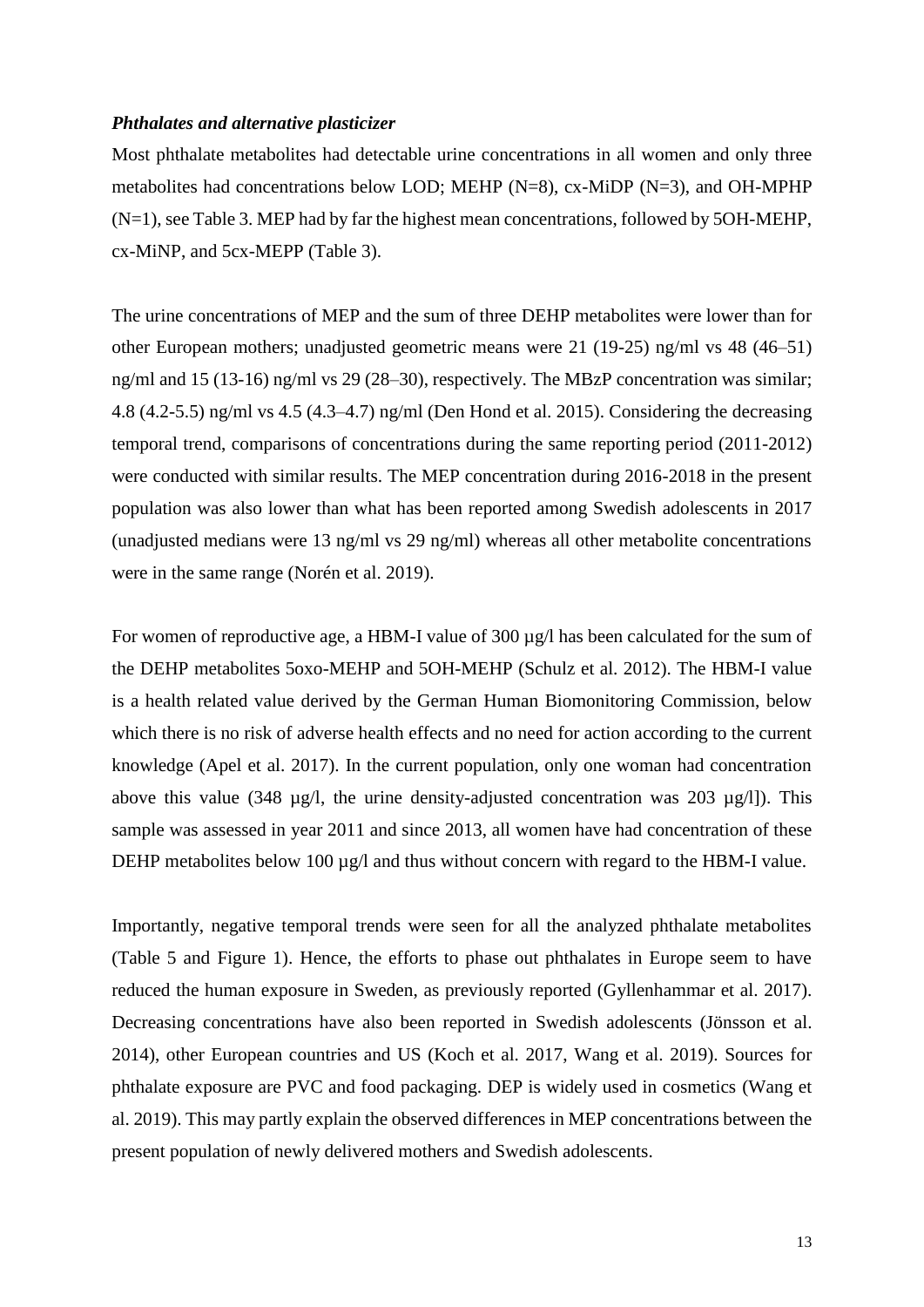



b) metabolites of DiNP, DiDP, and DPHP







### <span id="page-13-0"></span>*Figure 1. Temporal trends in density-adjusted urine concentrations of phthalate metabolites and oxo-MiNCH between 2009 and 2018.*

Geometric means per sampling year. The error bars indicate the 95% confidence intervals. The lines connecting the geometric means are not referring to any statistics.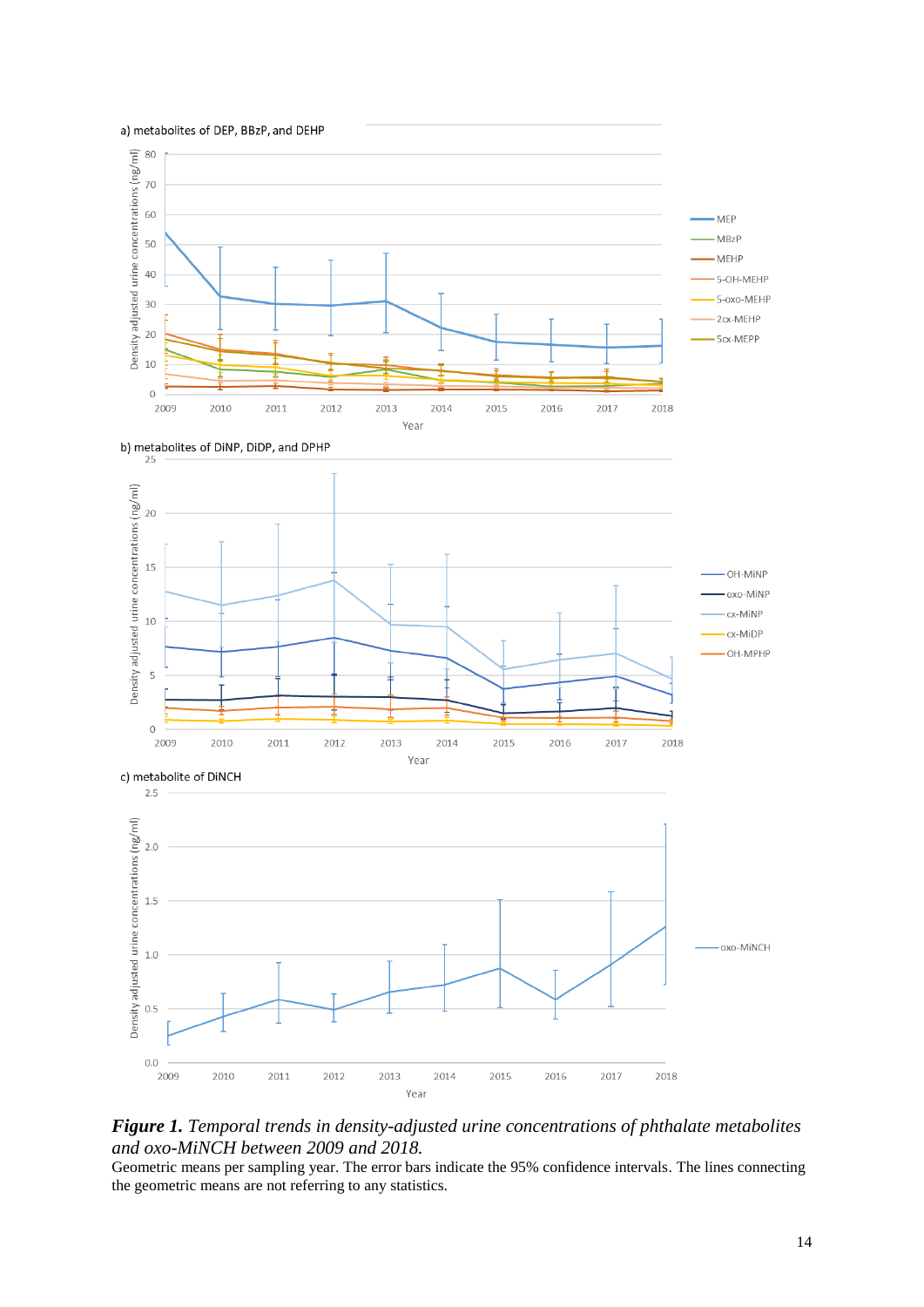The alternative plasticizer, DiNCH, was introduced on the European market in 2002 to replace phthalates in products such as toys, food contact materials and medical devices. Since then, there has been a several fold increase in production volume [\(Schutze et al. 2014\)](#page-22-4). As a consequence, the human exposure has increased, which could be detected in the present population [\(Figure 1\)](#page-13-0) as well as in other populations [\(Schutze et al. 2014\)](#page-22-4). The observed mean concentration of oxo-MiNCH was however still low compared to the phthalate metabolites [\(Table 3\)](#page-9-0). The observed concentration was in line with Swedish adolescents [\(Norén et al.](#page-22-6)  [2019\)](#page-22-6).

#### <span id="page-14-0"></span>*Bisphenols*

The majority of the women had detectable urine concentrations of all three bisphenols and only 2-9% had levels below LOD. The highest mean concentration was detected for BPA [\(Table 4\)](#page-10-0), even though an inverse temporal trend and declining concentrations were observed [\(Table 5](#page-11-0) and [Figure 2\)](#page-15-1). Other studies have also reported declining levels in Sweden [\(Jönsson et al. 2014\)](#page-21-2) and U.S. [\(LaKind and Naiman 2015\)](#page-21-4). However, one study has suggested increasing BPA intake worldwide from 2008 to 2011 among adults whereas there seemed to be a decreasing trend for children [\(Huang et al. 2018\)](#page-21-5).

The highest BPA concentration in the present population was 19 ng/ml. Hence, there seems to be a marginal to the calculated HBM-I value of 200 ng/ml [\(Apel et al.](#page-19-6) 2017), even for those with the highest exposure in the present population. The observed BPA concentrations were comparable to Canadian [\(Haines et al. 2017\)](#page-21-6) and U.S. [\(LaKind and Naiman 2015\)](#page-21-4) data during their corresponding reporting periods, whereas they were lower than in an European study [\(Covaci et al. 2015\)](#page-20-6) and in Swedish adolescents [\(Norén et al. 2019\)](#page-22-6). The declining trend is in line with decreased exposure due to EU regulations of BPA use in baby bottles and lately also in thermal paper, such as receipts [\(EU commission 2016b\)](#page-20-7).

The use of BPA has partly been substituted by other bisphenols like BPS and 4,4-BPF, even though possible potent reproductive toxic effects also have been suggested for these substances [\(Rochester and Bolden 2015,](#page-22-8) [Siracusa et al. 2018\)](#page-22-9). The urine levels of BPS were low (median: 0.09 ng/ml) and comparable to what has been reported in Swedish adolescents [\(Norén et al.](#page-22-6)  [2019\)](#page-22-6), whereas the 4,4-BPF concentration was higher among the adolescents compared to the present study [\(Norén et al. 2019\)](#page-22-6). There was no temporal trend for BPS, which may be due to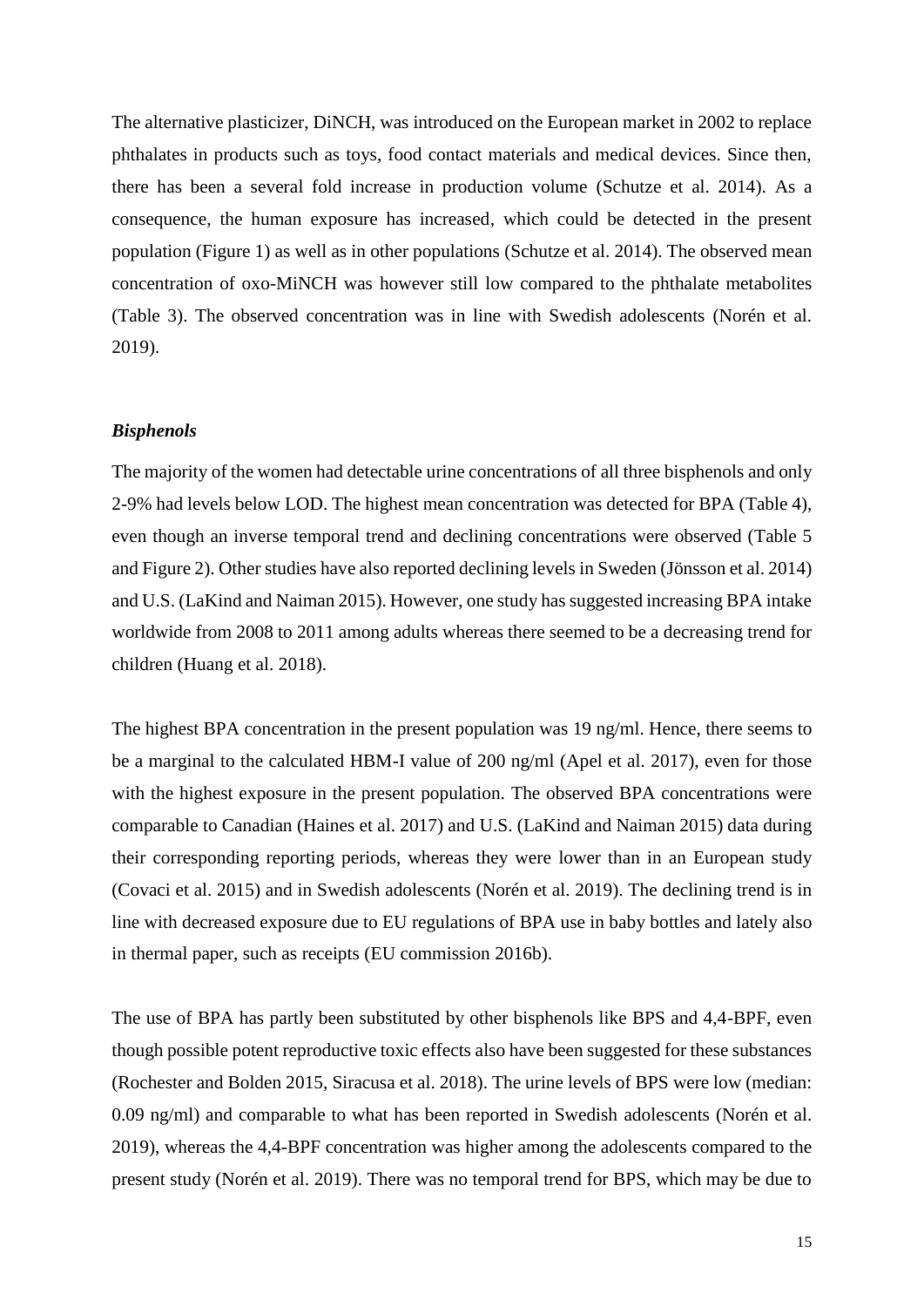that monitoring of BPS in thermal paper has been stressed in the phase-out process of BPA to avoid substitution [\(EU commission 2016b\)](#page-20-7). Interestingly, an inverted u-shaped temporal trend was indicated for 4,4-BPF [\(Figure 2\)](#page-15-1). By dividing the sampling period into 2009-2013 and 2013-2018, a positive association was observed for the first sampling period and a negative association for the latter ( $\beta$ =0.24, p=0.001 and  $\beta$ =-0.28, p<0.001, respectively). These trends suggest that 4,4-BPF initially was used as a replacement for BPA.



<span id="page-15-1"></span>*Figure 2. Temporal trends in density-adjusted urine concentrations of bisphenols between 2009 and 2018.*

Geometric means per sampling year. The error bars indicate the 95% confidence intervals. The lines connecting the geometric means are not referring to any statistics.

#### <span id="page-15-0"></span>*Polycyclic aromatic hydrocarbons (PAH) metabolites*

The concentrations of the PAH metabolites were low and many of the women had concentrations below LOD (42% for 2-OH-PH and 73% for 1-HP), see [Table 4.](#page-10-0) Decreasing temporal trends were seen for both these metabolites in linear regression [\(Table 5\)](#page-11-0), even though one should keep in mind that many of the concentrations were below LOD. Slightly lower geometric means (95% CI) were detected during the period 2016-2018 compared with the period 2009-2011 for both 2-OH-PH and 1-HP; 0.11 (0.10-0.12) ng/ml vs 0.15 (0.13-0.17) ng/ml), and 0.05 (0.05-0.06) ng/ml vs 0.08 (0.07-0.09) ng/ml, respectively. Similar concentrations have been observed in other Swedish populations [\(Jönsson et al. 2014,](#page-21-2) [Norén](#page-22-6)  [et al. 2019\)](#page-22-6).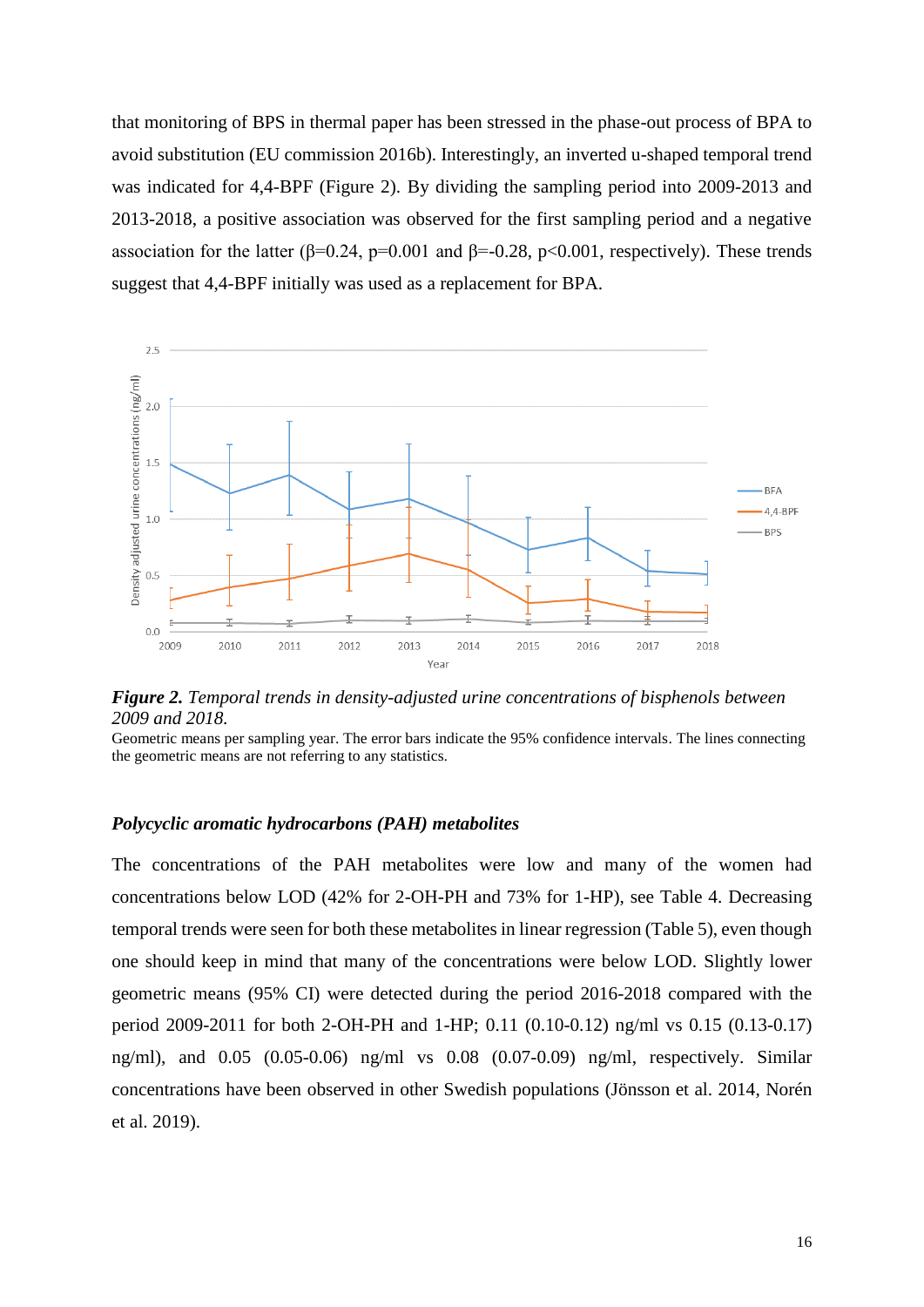#### <span id="page-16-0"></span>*Pesticide metabolites*

Urine concentrations of the metabolites of the insecticides chlorpyrifos (TCP) and pyrethroids (3-PBA) were detectable in all and 94% of the women, respectively [\(Table 4\)](#page-10-0). Divergent trends were seen for TCP and 3-PBA. Whereas TCP concentrations decreased between 2009 and 2018, there was a positive trend for 3-PBA, indicating an increased exposure to pyrethroids [\(Table 5,](#page-11-0) [Figure 3\)](#page-17-2). The concentration of TCP was lower than in Swedish adolescents [\(Norén](#page-22-6)  [et al. 2019\)](#page-22-6) and Swedish middle-aged women [\(Littorin et al. 2013\)](#page-21-7) whereas the 3-PBA concentrations were in the same range [\(Littorin et al. 2013,](#page-21-7) [Norén et al. 2019\)](#page-22-6).

Human exposure to these insecticides is probably mainly from residues in food. Use of chlorpyrifos is not allowed in Sweden, but the substance can be found in food from some parts of EU or outside of EU. The maximum residue levels were lowered in 2016, and levels of chlorpyrifos in food on the Swedish market has decreased during the last decade [\(Swedish](#page-22-10)  [Food Agency 2019\)](#page-22-10). The decreasing trend seen in the present study could be an indication of a resulting lower exposure. It is also worth noting the narrowing of 95% confidence intervals for TCP in later years, indicating a reduction of the high exposure level.

3-PBA is the most frequently detected metabolite of the pyrethroids in urine, and similar concentrations as in the present study has been reported in other European countries [\(Saillenfait](#page-22-11)  [et al. 2015\)](#page-22-11). The present study indicates a slight increase in pyrethroid exposure, which also has been suggested in U.S [\(Saillenfait et al. 2015,](#page-22-11) [Jain 2016\)](#page-21-8). A possible explanation may be substitution with pyrethorids as a consequence of reduced use of TCP and other similar substances.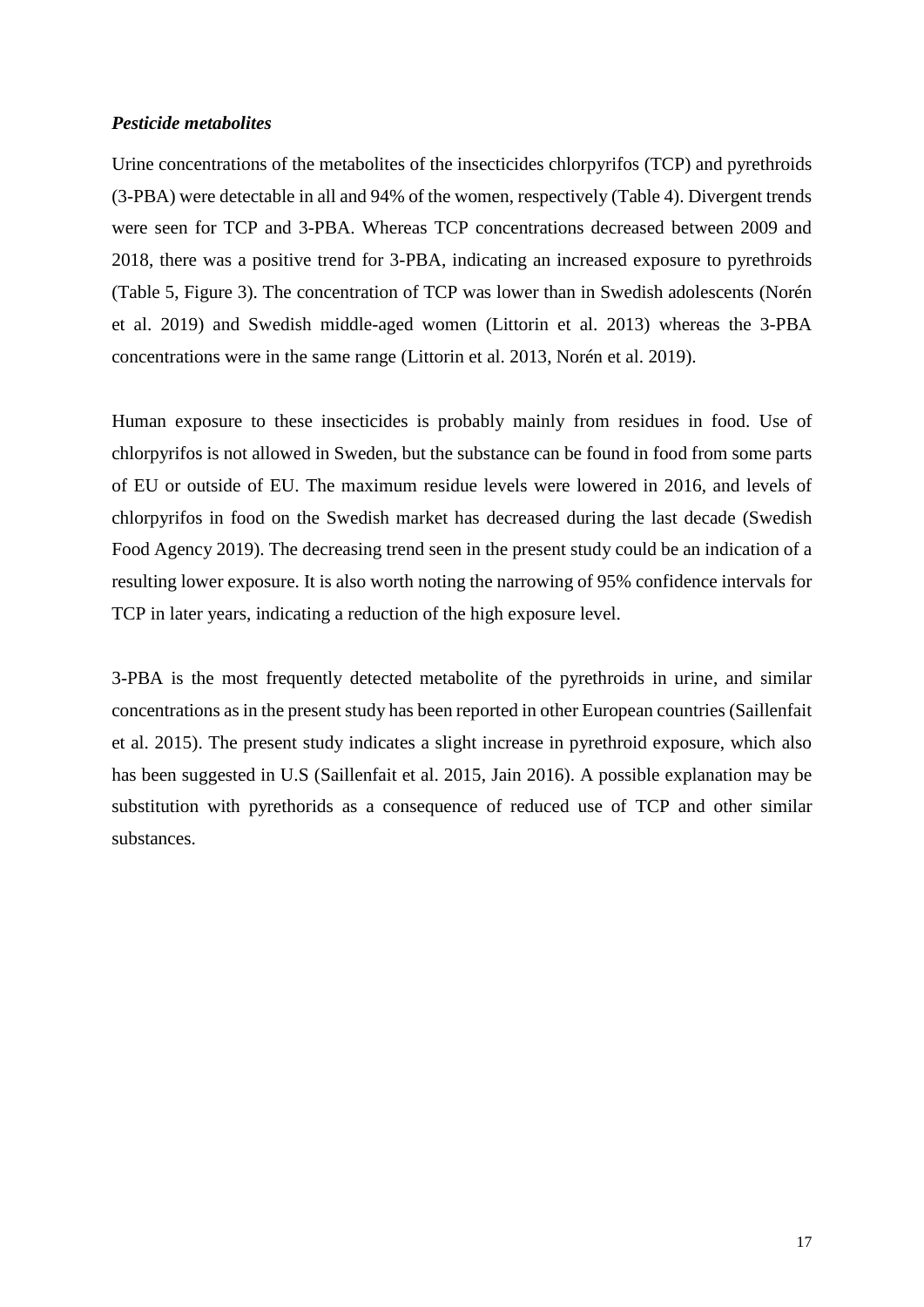

<span id="page-17-2"></span>*Figure 3. Temporal trends in density-adjusted urine concentrations of pesticide metabolites between 2009 and 2018.*

Geometric means per sampling year. The error bars indicate the 95% confidence intervals. The lines connecting the geometric means are not referring to any statistics.

#### <span id="page-17-0"></span>*Metabolites of organophosphate flame retardants*

Detectable levels of urinary DPP (triphenyl phosphate [TPP] metabolite) and DBP (tributyl phosphate [TBP] metabolite) were assessed in almost all women, whereas approximately half had concentrations of BBOEP (tris(2-butoxyethyl) phosphate [TBOEP] metabolite) below LOD [\(Table 4\)](#page-10-0). The observed concentrations were in the same range as in Norwegian mothers [\(Cequier et al. 2015\)](#page-19-7) and Swedish adolescents [\(Cequier et al. 2015,](#page-19-7) [Norén et al. 2019\)](#page-22-6). There were no temporal trends seen for DBP and BBOEP. Neither was there any trend for DPP after exclusion of four outliers [\(Table 5\)](#page-11-0).

#### <span id="page-17-1"></span>*Other phenolic substances*

TCS in an antibacterial compound that was detected in urine at concentrations above LOD in most of the women (83%), see [Table 4.](#page-10-0) A decreasing time trend for TCS was seen in the present population [\(Table 5](#page-11-0) and [Figure 4\)](#page-18-0), which also has been reported in U.S. [\(Han et al. 2016\)](#page-21-9). This is in agreement with a decreased human exposure due to that the substance was banned in biocidal products in EU in 2016 [\(EU commission 2016a\)](#page-20-3). A higher variability in the early sampling period, possibly due to use of e.g. TCS-containing toothpaste by some participants, may also had an impact on the results. Population mean (0.35 ng/ml) was far below the estimated HBM- I value (3000 ng/ml) [\(Apel et al. 2017\)](#page-19-6). There was also a margin to HBM-I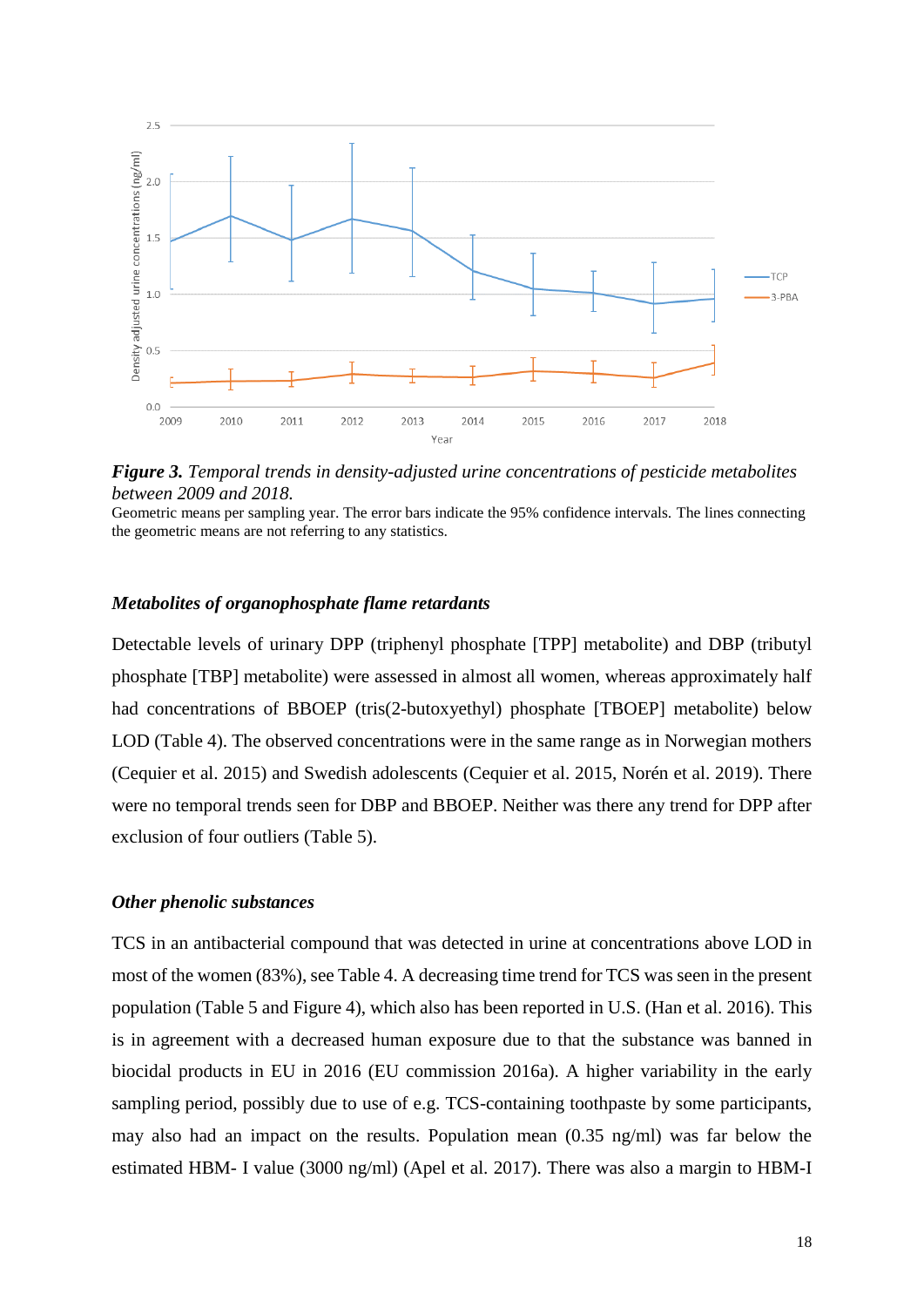for the highest observed concentration of 550 ng/ml. Median concentration of TCS was lower in the present study than in a previous of Swedish women [\(Jönsson et al. 2014\)](#page-21-2) but comparable to another with Swedish adolescents [\(Norén et al. 2019\)](#page-22-6). The observed concentrations were lower than those reported in U.S. [\(Ferguson et al. 2017\)](#page-20-8) and Canada [\(Juric et al. 2019\)](#page-21-10).

Almost all women also had concentrations of BHA and BP-3 above LOD [\(Table 4\)](#page-10-0). The observed BP-3 levels were comparable to other European populations [\(Kim and Choi 2014\)](#page-21-11). BP-3 is used for UV filters in sunscreens, and personal care products are believed to be the major exposure source [\(Han et al. 2016\)](#page-21-9). Already in 2009, the EU commission decided that products with BP-3 needed to be labeled and that a maximum content of 10% was allowed [\(European parlament 2009\)](#page-20-9), which may explain the observed similar exposure during 2009- 2018 [\(Table 5\)](#page-11-0). Increasing BP-3 levels have been reported in U.S. up to 2012 [\(Han et al. 2016\)](#page-21-9).

BHA is used as an antioxidant in food, cosmetics and plastics [\(Wang and Kannan 2019\)](#page-23-4). Low concentrations of BHA have been detected in the environment in Sweden [\(Rosqvist 2004\)](#page-22-12) but biomonitoring data seem sparse. The median concentration was slightly higher in the present population compared to a diverse small sample of U.S. and Asian countries [\(Wang and Kannan](#page-23-4)  [2019\)](#page-23-4). The temporal changes of BHA did not seem to be linear. Instead, there was a tendency of increased exposure between 2009 and 2013 ( $\beta$ =0.27, p=0.005), followed by a reduction and no statistical trend between 2014 and 2018 [\(Figure 4\)](#page-18-0). However, there seems to be a concomitant decrease in the variation of BHA levels.



<span id="page-18-0"></span>*Figure 4. Temporal trends in density-adjusted urine concentrations of TCS and BHA between 2009 and 2018.*

Geometric means per sampling year. The error bars indicate the 95% confidence intervals. The lines connecting the geometric means are not referring to any statistics.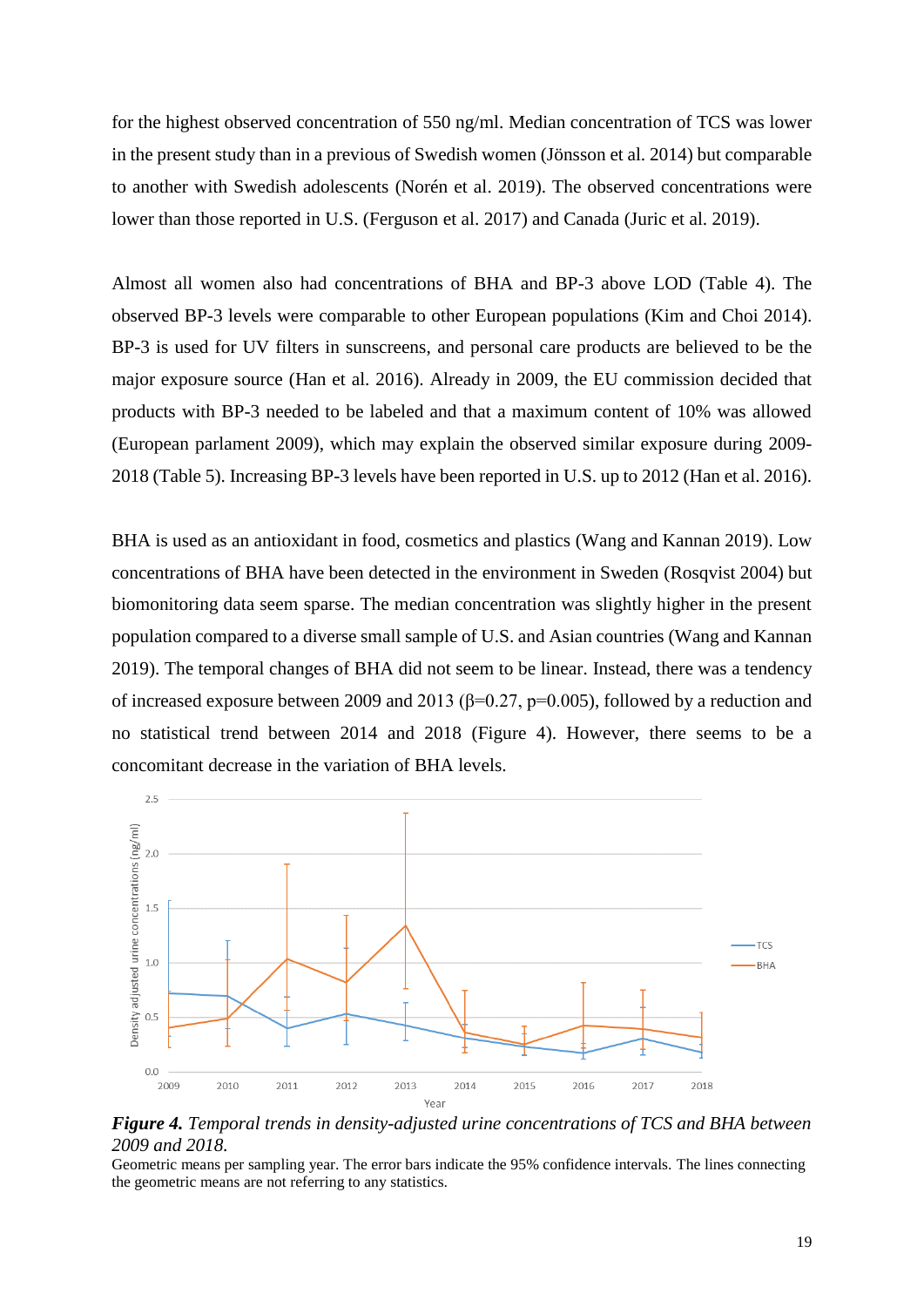#### <span id="page-19-0"></span>**CONCLUSION**

Urine concentrations of phthalate metabolites have declined between 2009 and 2018 among first-time mothers in Uppsala. This is in line with reduced use of some phthalates such as DEP, BBzP, and DEHP. Concomitant with the reduced phthalate exposure, an increase in the metabolite of an alternative substance DiNCH was observed. Declining temporal trends of BPA, TCS and TCP were also seen during the reporting period, whereas there seemed to be an inverse u-shaped temporal trend of the BPA-substitute 4,4-BPF. Spot-urine samples, used in the present study, do not necessarily reflect the long-term exposure but can give an indication of temporal trends on group level.

#### <span id="page-19-1"></span>**ACKNOWLEDGEMENT**

We thank the Swedish Environmental Protection Agency for financial support. Appreciation is expressed to the participating women and to Marianne Leimar who assisted in recruitment, interviewing, and sample collection. The laboratory technicians Ingalill Gadhasson, Ellen Edgren and Jane Karlsdotter are acknowledged for technical assistance. We also acknowledge Anna Rönnholm, Åsa Amilon, Marie Bengtsson, and Agneta Kristensen for their excellent work with the chemical analysis.

#### <span id="page-19-2"></span>**REFERENCES**

<span id="page-19-6"></span>Apel, P, Angerer, J, Wilhelm, M, et al. 2017. New HBM values for emerging substances, inventory of reference and HBM values in force, and working principles of the German Human Biomonitoring Commission. *Int J Hyg Environ Health* 220:152-166.

<span id="page-19-4"></span>Bornehag, C G, Carlstedt, F, Jonsson, B A, et al. 2015. Prenatal phthalate exposures and anogenital distance in Swedish boys. *Environ Health Perspect* 123:101-107.

<span id="page-19-3"></span>Braun, J M, Sathyanarayana, S, and Hauser, R. 2013. Phthalate exposure and children's health. *Curr Opin Pediatr* 25:247-254.

<span id="page-19-5"></span>Carnerup, M A, Spanne, M, and Jonsson, B A. 2006. Levels of N-methyl-2-pyrrolidone (NMP) and its metabolites in plasma and urine from volunteers after experimental exposure to NMP in dry and humid air. *Toxicol Lett* 162:139-145.

<span id="page-19-7"></span>Cequier, E, Sakhi, A K, Marce, R M, et al. 2015. Human exposure pathways to organophosphate triesters - a biomonitoring study of mother-child pairs. *Environ Int* 75:159- 165.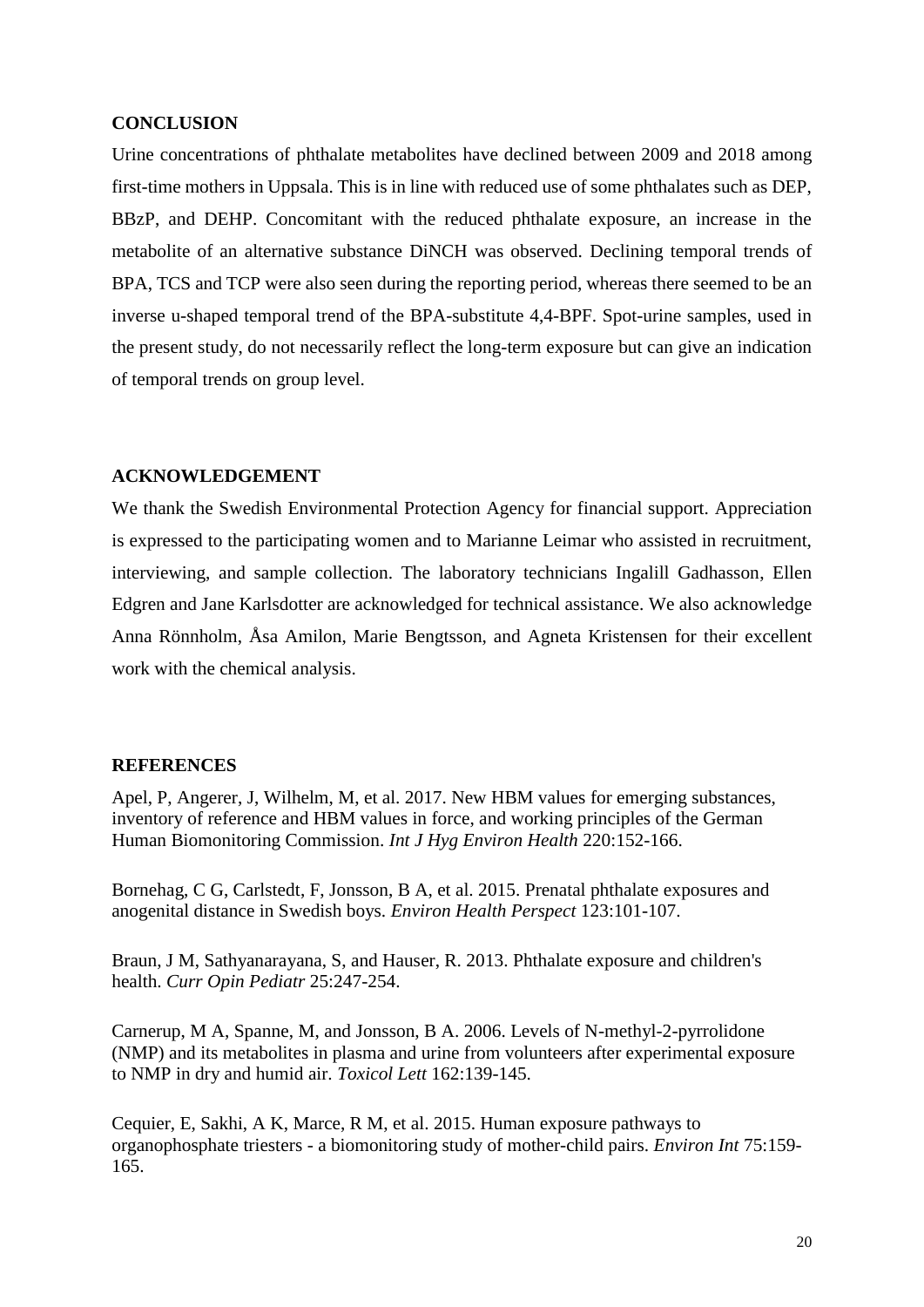<span id="page-20-6"></span>Covaci, A, Den Hond, E, Geens, T, et al. 2015. Urinary BPA measurements in children and mothers from six European member states: Overall results and determinants of exposure. *Environ Res* 141:77-85.

<span id="page-20-0"></span>Dann, A B and Hontela, A. 2011. Triclosan: environmental exposure, toxicity and mechanisms of action. *J Appl Toxicol* 31:285-311.

<span id="page-20-5"></span>Den Hond, E, Govarts, E, Willems, H, et al. 2015. First steps toward harmonized human biomonitoring in Europe: demonstration project to perform human biomonitoring on a European scale. *Environ Health Perspect* 123:255-263.

<span id="page-20-1"></span>EU commission. 2006. Regulation (EC) No 1907/2006 of the European Parliament and of the Council of 18 December 2006 concerning the Registration, Evaluation, Authorisation and Restriction of Chemicals (REACH), establishing a European Chemicals Agency, amending Directive 1999/45/EC and repealing Council Regulation (EEC) No 793/93 and Commission Regulation (EC) No 1488/94 as well as Council Directive 76/769/EEC and Commission Directives 91/155/EEC, 93/67/EEC, 93/105/EC and 2000/21/EC.

<span id="page-20-3"></span>EU commission. 2016a. Commission Implementing Decision (EU) 2016/110 of 27 January 2016 not approving triclosan as an existing active substance for use in biocidal products for product-type 1.

<span id="page-20-7"></span>EU commission. 2016b. Commission Regulation (EU) 2016/2235 of 12 December 2016 amending Annex XVII to Regulation (EC) No 1907/2006 of the European Parliament and of the Council concerning the Registration, Evaluation, Authorisation and Restriction of Chemicals (REACH) as regards bisphenol A.

<span id="page-20-4"></span>EU commission. 2018a. Commission Regulation (EU) 2018/686 of 4 May 2018 amending Annexes II and III to Regulation (EC) No 396/2005 of the European Parliament and of the Council as regards maximum residue levels for chlorpyrifos, chlorpyrifos-methyl and triclopyr in or on certain products.

<span id="page-20-2"></span>EU commission. 2018b. Commission Regulation (EU) 2018/2005 of 17 December 2018 amending Annex XVII to Regulation (EC) No 1907/2006 of the European Parliament and of the Council concerning the Registration, Evaluation, Authorisation and Restriction of Chemicals (REACH) as regards bis(2-ethylhexyl) phthalate (DEHP), dibutyl phthalate (DBP), benzyl butyl phthalate (BBP) and diisobutyl phthalate (DIBP).

<span id="page-20-9"></span>European parlament. 2009. Regulation (EC) No 1223/2009 of the European Parliament and of the Council of 30 November 2009 on cosmetic products.

<span id="page-20-8"></span>Ferguson, K K, Colacino, J A, Lewis, R C, et al. 2017. Personal care product use among adults in NHANES: associations between urinary phthalate metabolites and phenols and use of mouthwash and sunscreen. *J Expo Sci Environ Epidemiol* 27:326-332.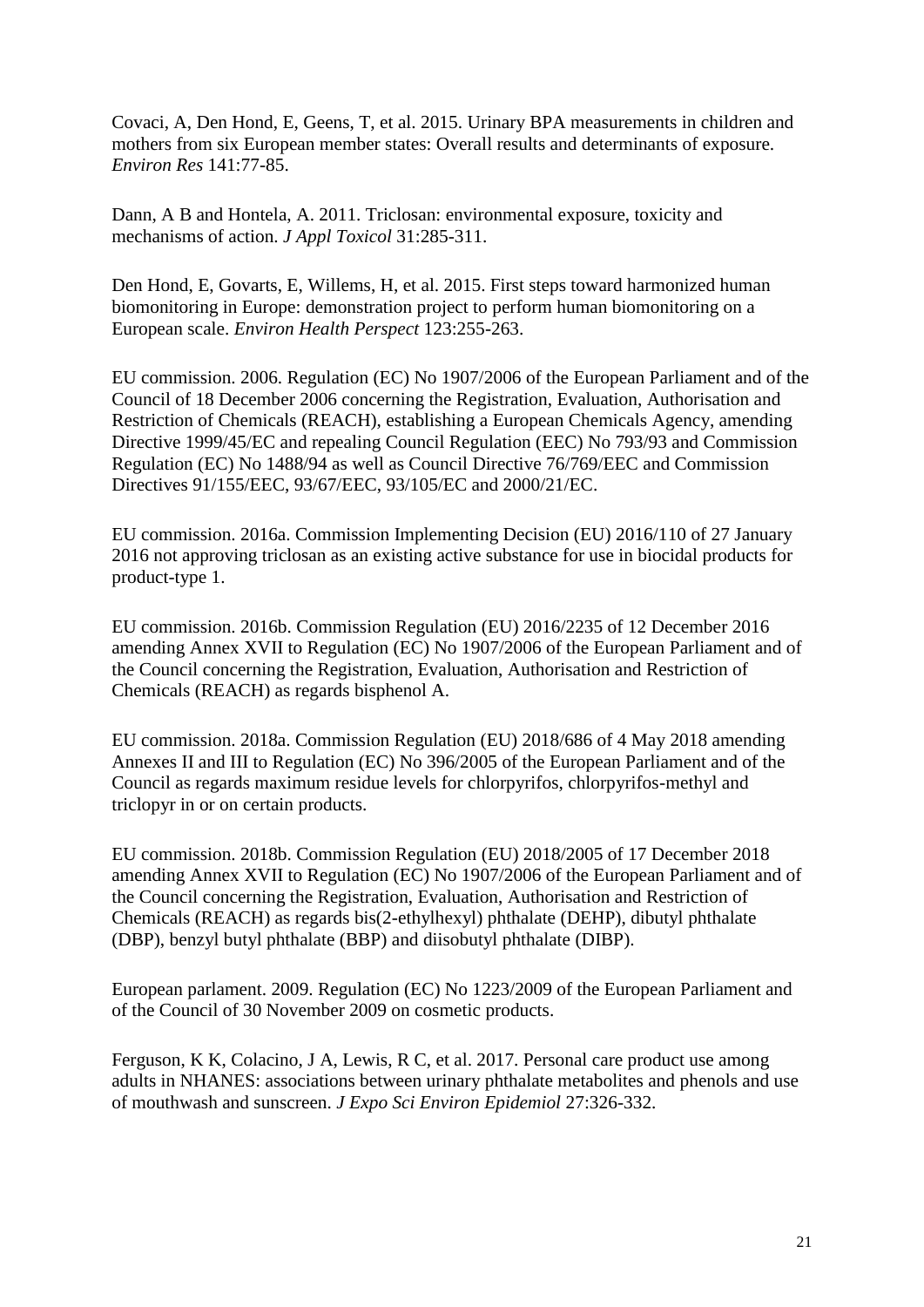<span id="page-21-1"></span>Gyllenhammar, I, Glynn, A, Jonsson, B A, et al. 2017. Diverging temporal trends of human exposure to bisphenols and plastizisers, such as phthalates, caused by substitution of legacy EDCs? *Environ Res* 153:48-54.

<span id="page-21-6"></span>Haines, D A, Saravanabhavan, G, Werry, K, et al. 2017. An overview of human biomonitoring of environmental chemicals in the Canadian Health Measures Survey: 2007- 2019. *Int J Hyg Environ Health* 220:13-28.

<span id="page-21-9"></span>Han, C, Lim, Y H, and Hong, Y C. 2016. Ten-year trends in urinary concentrations of triclosan and benzophenone-3 in the general U.S. population from 2003 to 2012. *Environ Pollut* 208:803-810.

<span id="page-21-5"></span>Huang, R P, Liu, Z H, Yin, H, et al. 2018. Bisphenol A concentrations in human urine, human intakes across six continents, and annual trends of average intakes in adult and child populations worldwide: A thorough literature review. *Sci Total Environ* 626:971-981.

<span id="page-21-8"></span>Jain, R B. 2016. Variability in the levels of 3-phenoxybenzoic acid by age, gender, and race/ethnicity for the period of 2001-2002 versus 2009-2010 and its association with thyroid function among general US population. *Environ Sci Pollut Res Int* 23:6934-6939.

<span id="page-21-10"></span>Juric, A, Singh, K, Hu, X F, et al. 2019. Exposure to triclosan among the Canadian population: Results of the Canadian Health Measures Survey (2009-2013). *Environ Int* 123:29-38.

<span id="page-21-2"></span>Jönsson, B A G, Axmon, A, and Lindh, C H. 2014. Tidstrender för och halter av perfluorerade alkylsyror (PFAAs) i serum samt ftalatmetaboliter och alkylfenoler i urin hos unga svenska män och kvinnor - Resultat från den fjärde uppföljningsundersökningen år 2013. Lund University.

<span id="page-21-11"></span>Kim, S and Choi, K. 2014. Occurrences, toxicities, and ecological risks of benzophenone-3, a common component of organic sunscreen products: a mini-review. *Environ Int* 70:143-157.

<span id="page-21-3"></span>Koch, H M, Ruther, M, Schutze, A, et al. 2017. Phthalate metabolites in 24-h urine samples of the German Environmental Specimen Bank (ESB) from 1988 to 2015 and a comparison with US NHANES data from 1999 to 2012. *Int J Hyg Environ Health* 220:130-141.

<span id="page-21-4"></span>LaKind, J S and Naiman, D Q. 2015. Temporal trends in bisphenol A exposure in the United States from 2003-2012 and factors associated with BPA exposure: Spot samples and urine dilution complicate data interpretation. *Environ Res* 142:84-95.

<span id="page-21-7"></span>Littorin, M, Maxe, M, Amilon, Å, et al. 2013. Analyser av pesticider i urin hos skånska kvinnor 2010. Lund University.

<span id="page-21-0"></span>Marie, C, Vendittelli, F, and Sauvant-Rochat, M P. 2015. Obstetrical outcomes and biomarkers to assess exposure to phthalates: A review. *Environ Int* 83:116-136.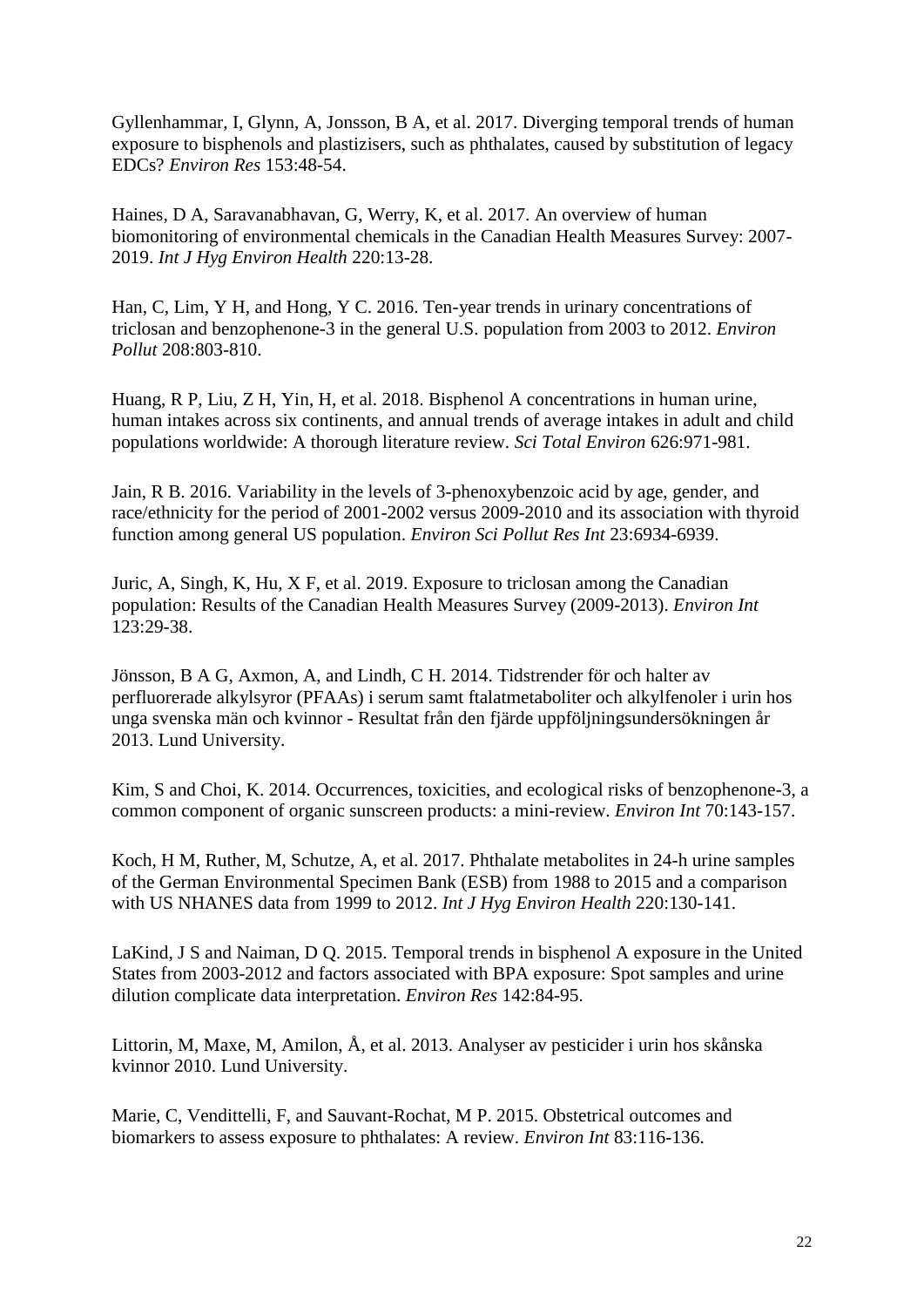<span id="page-22-6"></span>Norén, E, Lindh, C, and Larsson, E. 2019. Urin- och serumhalter av organiska miljöföroreningar hos ungdomar i Skåne. Resultat från den femte delstudien 2017. Rapport nr 11/2019, Lund University.

<span id="page-22-0"></span>Peretz, J, Vrooman, L, Ricke, W A, et al. 2014. Bisphenol a and reproductive health: update of experimental and human evidence, 2007-2013. *Environ Health Perspect* 122:775-786.

<span id="page-22-1"></span>Radke, E G, Braun, J M, Meeker, J D, et al. 2018. Phthalate exposure and male reproductive outcomes: A systematic review of the human epidemiological evidence. *Environ Int* 121:764- 793.

<span id="page-22-2"></span>Rochester, J R. 2013. Bisphenol A and human health: a review of the literature. *Reprod Toxicol* 42:132-155.

<span id="page-22-8"></span>Rochester, J R and Bolden, A L. 2015. Bisphenol S and F: A Systematic Review and Comparison of the Hormonal Activity of Bisphenol A Substitutes. *Environ Health Perspect* 123:643-650.

<span id="page-22-3"></span>Rochester, J R, Bolden, A L, and Kwiatkowski, C F. 2018. Prenatal exposure to bisphenol A and hyperactivity in children: a systematic review and meta-analysis. *Environ Int* 114:343- 356.

<span id="page-22-12"></span>Rosqvist, L. 2004. Screening av fenoler i Skånes miljö: Utvärdering av provtagning 2003 i reningsverk, sjöar och hav. Länsstyrelsen i Skåne Län.

<span id="page-22-11"></span>Saillenfait, A M, Ndiaye, D, and Sabate, J P. 2015. Pyrethroids: exposure and health effects- an update. *Int J Hyg Environ Health* 218:281-292.

<span id="page-22-7"></span>Schulz, C, Wilhelm, M, Heudorf, U, et al. 2012. Reprint of "Update of the reference and HBM values derived by the German Human Biomonitoring Commission". *Int J Hyg Environ Health* 215:150-158.

<span id="page-22-4"></span>Schutze, A, Kolossa-Gehring, M, Apel, P, et al. 2014. Entering markets and bodies: increasing levels of the novel plasticizer Hexamoll(R) DINCH(R) in 24 h urine samples from the German Environmental Specimen Bank. *Int J Hyg Environ Health* 217:421-426.

<span id="page-22-9"></span>Siracusa, J S, Yin, L, Measel, E, et al. 2018. Effects of bisphenol A and its analogs on reproductive health: A mini review. *Reprod Toxicol* 79:96-123.

<span id="page-22-5"></span>Swedish Chemicals Agency. 2019. Bisfenol A. Retrieved 12 Sep 2019 from https:/[/www.kemi.se/privatpersoner/kemiska-amnen/bisfenol-a.](http://www.kemi.se/privatpersoner/kemiska-amnen/bisfenol-a)

<span id="page-22-10"></span>Swedish Food Agency. 2019. Klorpyrifos - frågor och svar. Retrieved 23 Sep 2019 from https:/[/www.livsmedelsverket.se/livsmedel-och-innehall/oonskade](http://www.livsmedelsverket.se/livsmedel-och-innehall/oonskade-amnen/bekampningsmedel/klorpyrifos---fragor-och-svar/)[amnen/bekampningsmedel/klorpyrifos---fragor-och-svar/.](http://www.livsmedelsverket.se/livsmedel-och-innehall/oonskade-amnen/bekampningsmedel/klorpyrifos---fragor-och-svar/)